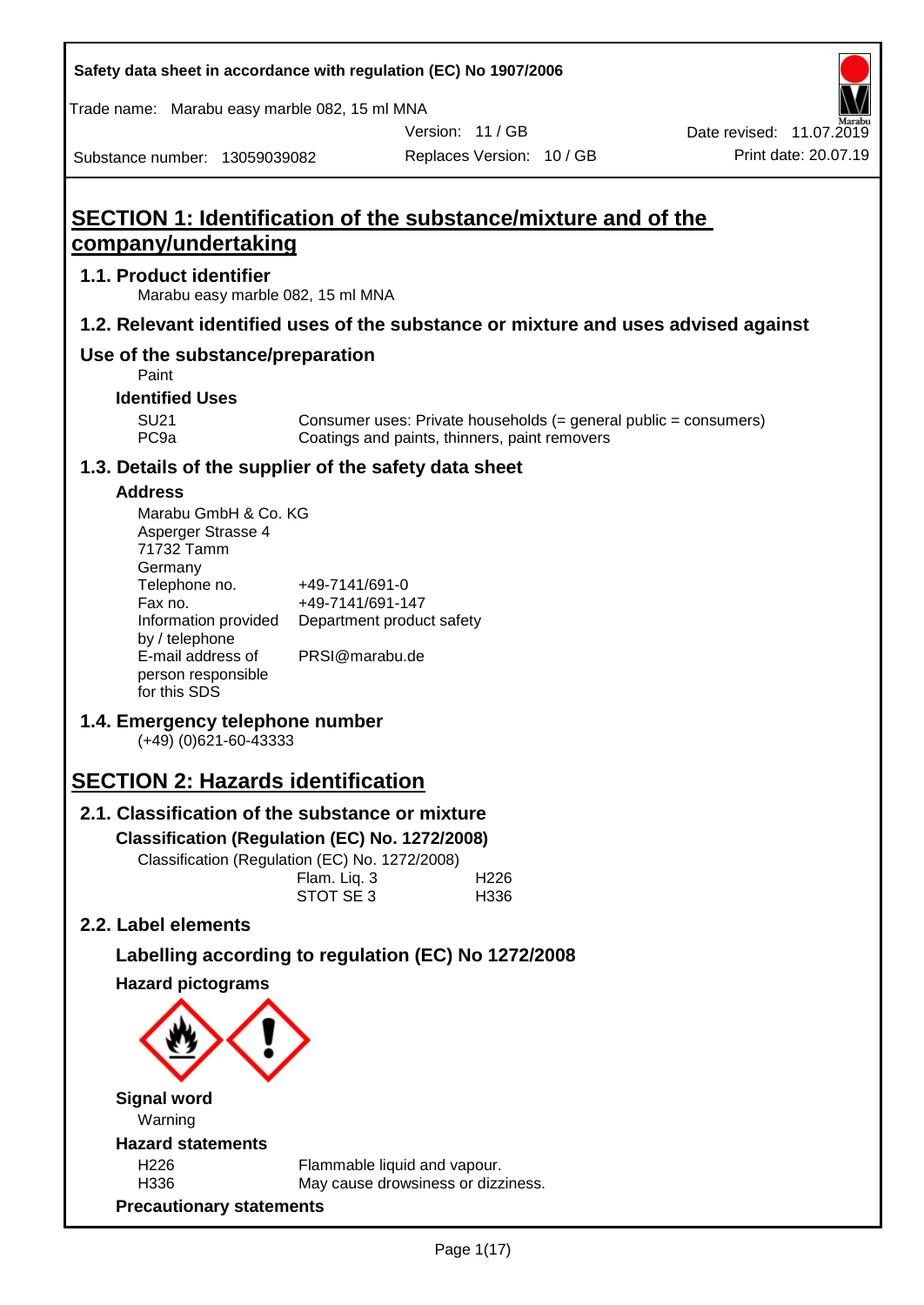|                                  | Safety data sheet in accordance with regulation (EC) No 1907/2006               |                                                                         |                          |    |      |                                                                               |
|----------------------------------|---------------------------------------------------------------------------------|-------------------------------------------------------------------------|--------------------------|----|------|-------------------------------------------------------------------------------|
|                                  | Trade name: Marabu easy marble 082, 15 ml MNA                                   |                                                                         |                          |    |      |                                                                               |
|                                  |                                                                                 | Version: 11 / GB                                                        |                          |    |      | Date revised: 11.07.2019                                                      |
| Substance number: 13059039082    |                                                                                 | Replaces Version: 10 / GB                                               |                          |    |      | Print date: 20.07.19                                                          |
| P101                             |                                                                                 |                                                                         |                          |    |      | If medical advice is needed, have product container or label at hand.         |
| P <sub>102</sub>                 |                                                                                 | Keep out of reach of children.                                          |                          |    |      |                                                                               |
| P210                             |                                                                                 |                                                                         |                          |    |      | Keep away from heat, hot surfaces, sparks, open flames and other ignition     |
| P271                             |                                                                                 | sources. No smoking.<br>Use only outdoors or in a well-ventilated area. |                          |    |      |                                                                               |
| P405                             | Store locked up.                                                                |                                                                         |                          |    |      |                                                                               |
| P501.9                           |                                                                                 | Dispose of contents/container as problematic waste.                     |                          |    |      |                                                                               |
|                                  | Hazardous component(s) to be indicated on label (Regulation (EC) No. 1272/2008) |                                                                         |                          |    |      |                                                                               |
| contains                         |                                                                                 | 2% aromatics;2-Methoxy-1-methylethyl acetate                            |                          |    |      | 1-Methoxy-2-propanol; Hydrocarbons, C9-C11, n-alkanes, isoalkanes, cyclics, < |
| 2.3. Other hazards               |                                                                                 |                                                                         |                          |    |      |                                                                               |
|                                  | No special hazards have to be mentioned.                                        |                                                                         |                          |    |      |                                                                               |
|                                  |                                                                                 |                                                                         |                          |    |      |                                                                               |
|                                  | <b>SECTION 3: Composition/information on ingredients</b>                        |                                                                         |                          |    |      |                                                                               |
| 3.2. Mixtures                    |                                                                                 |                                                                         |                          |    |      |                                                                               |
|                                  | <b>Chemical characterization</b>                                                |                                                                         |                          |    |      |                                                                               |
|                                  | Paint based on alkyd resins and on solvents                                     |                                                                         |                          |    |      |                                                                               |
| <b>Hazardous ingredients</b>     |                                                                                 |                                                                         |                          |    |      |                                                                               |
| 1-Methoxy-2-propanol             |                                                                                 |                                                                         |                          |    |      |                                                                               |
| CAS No.                          | 107-98-2                                                                        |                                                                         |                          |    |      |                                                                               |
| EINECS no.                       | 203-539-1                                                                       |                                                                         |                          |    |      |                                                                               |
| Registration no.                 | 01-2119457435-35                                                                |                                                                         |                          |    |      |                                                                               |
| Concentration                    | $>=$                                                                            | 25                                                                      | $\lt$                    | 50 | %    |                                                                               |
|                                  | Classification (Regulation (EC) No. 1272/2008)                                  |                                                                         |                          |    |      |                                                                               |
|                                  | STOT SE 3                                                                       |                                                                         | H336                     |    |      |                                                                               |
|                                  | Flam. Liq. 3                                                                    |                                                                         | H <sub>226</sub>         |    |      |                                                                               |
|                                  | Hydrocarbons, C9-C11, n-alkanes, isoalkanes, cyclics, < 2% aromatics            |                                                                         |                          |    |      |                                                                               |
| CAS No.                          | 64742-48-9                                                                      |                                                                         |                          |    |      |                                                                               |
| EINECS no.                       | 265-150-3                                                                       |                                                                         |                          |    |      |                                                                               |
| Registration no.                 |                                                                                 | 01-2119463258-33 (LIST NUMBER 919-857-5)                                |                          |    |      |                                                                               |
| Concentration                    | $>=$                                                                            | 10                                                                      | $\lt$                    | 20 | %    |                                                                               |
|                                  | Classification (Regulation (EC) No. 1272/2008)                                  |                                                                         |                          |    |      |                                                                               |
|                                  | Asp. Tox. 1                                                                     |                                                                         | H304                     |    |      |                                                                               |
|                                  | Flam. Liq. 3                                                                    |                                                                         | H <sub>226</sub>         |    |      |                                                                               |
|                                  | STOT SE 3                                                                       |                                                                         | H336                     |    |      |                                                                               |
|                                  |                                                                                 |                                                                         | <b>EUH066</b>            |    |      |                                                                               |
|                                  | 2-Methoxy-1-methylethyl acetate                                                 |                                                                         |                          |    |      |                                                                               |
| CAS No.                          | 108-65-6                                                                        |                                                                         |                          |    |      |                                                                               |
| EINECS no.                       | 203-603-9                                                                       |                                                                         |                          |    |      |                                                                               |
| Registration no.                 | 01-2119475791-29                                                                |                                                                         |                          |    |      |                                                                               |
| Concentration                    | $>=$                                                                            | 10                                                                      | $\overline{\phantom{0}}$ | 20 | $\%$ |                                                                               |
|                                  | Classification (Regulation (EC) No. 1272/2008)                                  |                                                                         |                          |    |      |                                                                               |
|                                  | Flam. Liq. 3                                                                    |                                                                         | H <sub>226</sub>         |    |      |                                                                               |
|                                  | STOT SE 3                                                                       |                                                                         | H336                     |    |      |                                                                               |
|                                  |                                                                                 |                                                                         |                          |    |      |                                                                               |
| 2-Butoxyethyl acetate<br>CAS No. | 112-07-2                                                                        |                                                                         |                          |    |      |                                                                               |
| EINECS no.                       | 203-933-3                                                                       |                                                                         |                          |    |      |                                                                               |
|                                  |                                                                                 |                                                                         |                          |    |      |                                                                               |

Г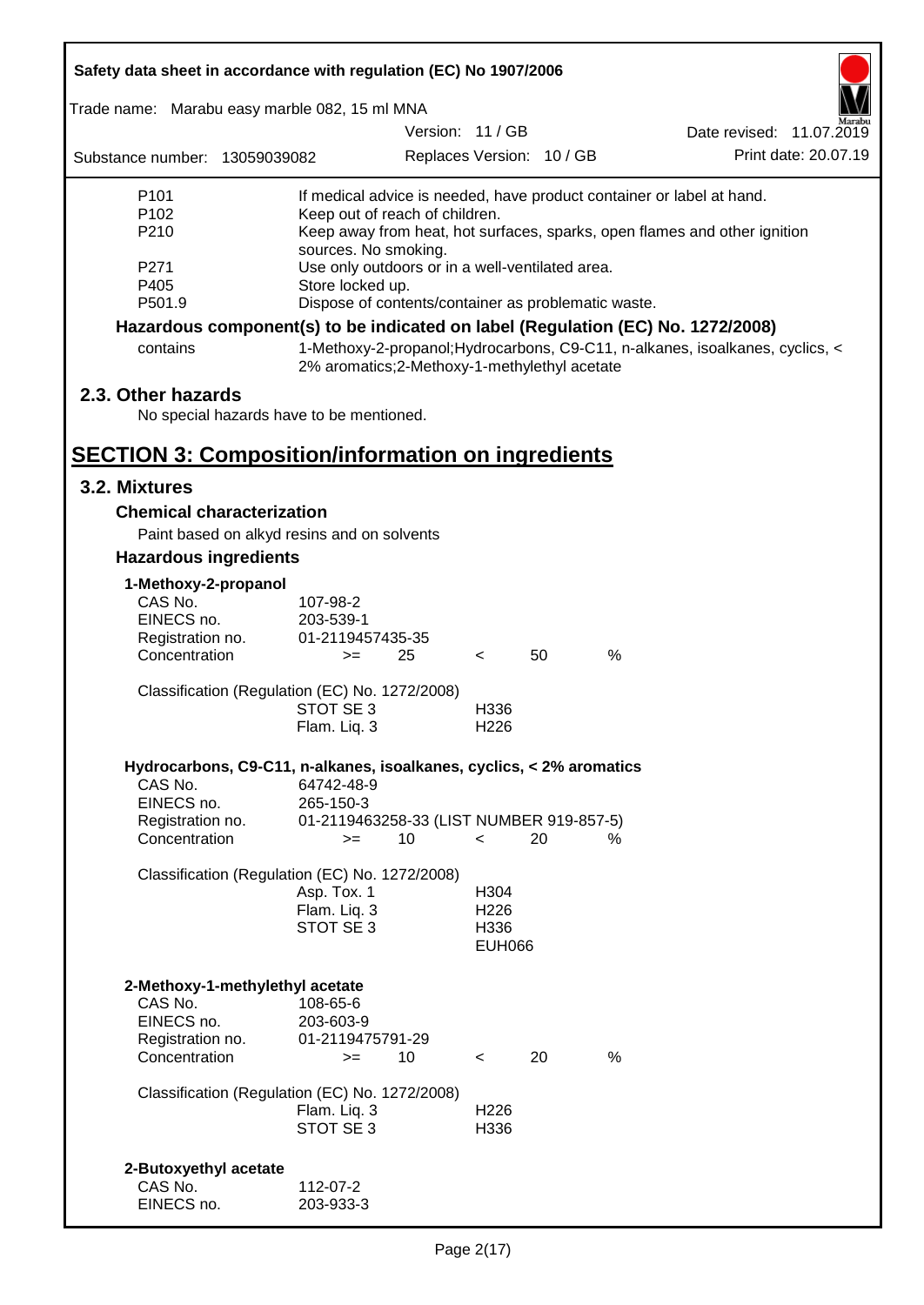|                         |                               | Safety data sheet in accordance with regulation (EC) No 1907/2006                                       |                |              |                           |   |                                                                                                                                                                                                       |
|-------------------------|-------------------------------|---------------------------------------------------------------------------------------------------------|----------------|--------------|---------------------------|---|-------------------------------------------------------------------------------------------------------------------------------------------------------------------------------------------------------|
|                         |                               | Trade name: Marabu easy marble 082, 15 ml MNA                                                           |                |              |                           |   |                                                                                                                                                                                                       |
|                         |                               |                                                                                                         | Version: 11/GB |              |                           |   | Date revised: 11.07.2019                                                                                                                                                                              |
|                         | Substance number: 13059039082 |                                                                                                         |                |              | Replaces Version: 10 / GB |   | Print date: 20.07.19                                                                                                                                                                                  |
| Registration no.        |                               | 01-2119475112-47                                                                                        |                |              |                           |   |                                                                                                                                                                                                       |
| Concentration           |                               | $>=$                                                                                                    | $\mathbf{1}$   | $\prec$      | 10                        | % |                                                                                                                                                                                                       |
|                         |                               | Classification (Regulation (EC) No. 1272/2008)                                                          |                |              |                           |   |                                                                                                                                                                                                       |
|                         |                               | Acute Tox. 4<br>Acute Tox. 4                                                                            |                | H332<br>H312 |                           |   |                                                                                                                                                                                                       |
|                         |                               | Acute Tox. 4                                                                                            |                | H302         |                           |   |                                                                                                                                                                                                       |
|                         |                               |                                                                                                         |                |              |                           |   |                                                                                                                                                                                                       |
|                         |                               | <b>SECTION 4: First aid measures</b>                                                                    |                |              |                           |   |                                                                                                                                                                                                       |
|                         |                               | 4.1. Description of first aid measures                                                                  |                |              |                           |   |                                                                                                                                                                                                       |
|                         | <b>General information</b>    |                                                                                                         |                |              |                           |   |                                                                                                                                                                                                       |
|                         |                               |                                                                                                         |                |              |                           |   | In all cases of doubt, or when symptoms persist, seek medical attention. Never give anything by mouth<br>to an unconscious person. If unconscious place in recovery position and seek medical advice. |
| <b>After inhalation</b> |                               |                                                                                                         |                |              |                           |   |                                                                                                                                                                                                       |
| artificial respiration. |                               |                                                                                                         |                |              |                           |   | Remove to fresh air, keep patient warm and at rest. If breathing is irregular or stopped, administer                                                                                                  |
| After skin contact      |                               |                                                                                                         |                |              |                           |   |                                                                                                                                                                                                       |
|                         |                               | cleanser. Do NOT use solvents or thinners.                                                              |                |              |                           |   | Remove contaminated clothing. Wash skin thoroughly with soap and water or use recognised skin                                                                                                         |
| After eye contact       |                               |                                                                                                         |                |              |                           |   |                                                                                                                                                                                                       |
|                         |                               | minutes and seek immediate medical advice.                                                              |                |              |                           |   | Remove contact lenses, irrigate copiously with clean, fresh water, holding the eyelids apart for at least 10                                                                                          |
| <b>After ingestion</b>  |                               |                                                                                                         |                |              |                           |   |                                                                                                                                                                                                       |
|                         |                               | immediate medical attention. Keep at rest. Do NOT induce vomiting.                                      |                |              |                           |   | If accidentally swallowed rinse the mouth with plenty of water (only if the person is conscious) and obtain                                                                                           |
|                         |                               | 4.2. Most important symptoms and effects, both acute and delayed<br>Until now no symptoms known so far. |                |              |                           |   |                                                                                                                                                                                                       |
|                         |                               |                                                                                                         |                |              |                           |   | 4.3. Indication of any immediate medical attention and special treatment needed                                                                                                                       |
|                         | Treat symptomatically         | Hints for the physician / treatment                                                                     |                |              |                           |   |                                                                                                                                                                                                       |
|                         |                               | <b>SECTION 5: Firefighting measures</b>                                                                 |                |              |                           |   |                                                                                                                                                                                                       |
|                         |                               |                                                                                                         |                |              |                           |   |                                                                                                                                                                                                       |
|                         | 5.1. Extinguishing media      |                                                                                                         |                |              |                           |   |                                                                                                                                                                                                       |
| water jet               | Suitable extinguishing media  |                                                                                                         |                |              |                           |   | Recommended: alcohol resistant foam, CO2, powders, water spray/mist, Not be used for safety reasons:                                                                                                  |
|                         |                               |                                                                                                         |                |              |                           |   |                                                                                                                                                                                                       |
|                         |                               | 5.2. Special hazards arising from the substance or mixture<br>black smoke; Nitrogen oxides (NOx)        |                |              |                           |   | In the event of fire the following can be released: Carbon dioxide (CO2); Carbon monoxide (CO); dense                                                                                                 |
|                         | 5.3. Advice for firefighters  |                                                                                                         |                |              |                           |   |                                                                                                                                                                                                       |
|                         |                               | Special protective equipment for fire-fighting                                                          |                |              |                           |   |                                                                                                                                                                                                       |
| water courses.          |                               |                                                                                                         |                |              |                           |   | Cool closed containers exposed to fire with water. Do not allow run-off from fire fighting to enter drains or                                                                                         |
|                         |                               | <b>SECTION 6: Accidental release measures</b>                                                           |                |              |                           |   |                                                                                                                                                                                                       |
|                         |                               | 6.1. Personal precautions, protective equipment and emergency procedures                                |                |              |                           |   |                                                                                                                                                                                                       |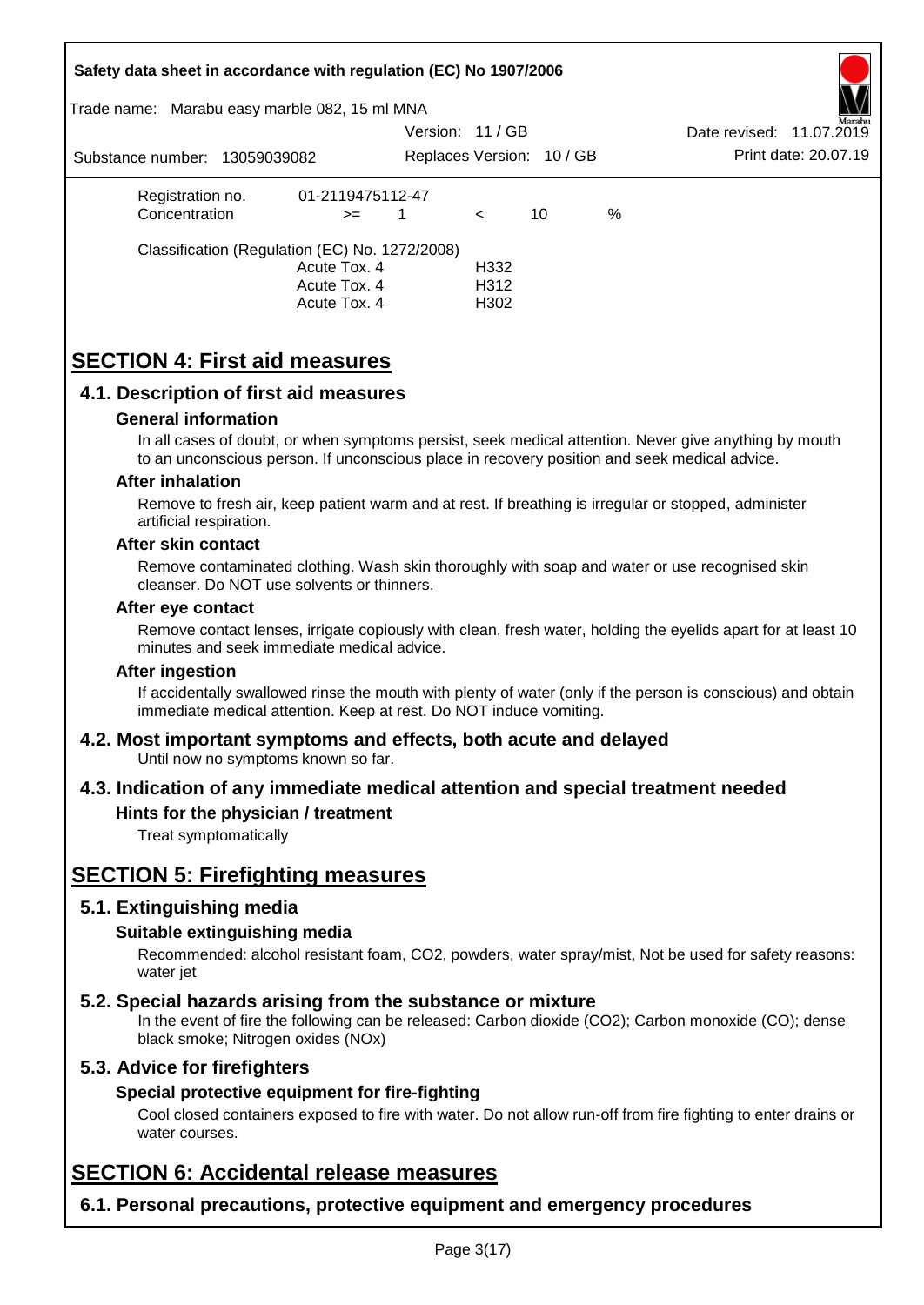Trade name: Marabu easy marble 082, 15 ml MNA

Version: 11 / GB

Replaces Version: 10 / GB Print date: 20.07.19 Date revised: 11.07.2019

Substance number: 13059039082

Exclude sources of ignition and ventilate the area. Avoid breathing vapours. Refer to protective measures listed in Sections 7 and 8.

## **6.2. Environmental precautions**

Do not allow to enter drains or waterways. If the product contaminates lakes, rivers or sewage, inform appropriate authorities in accordance with local regulations.

## **6.3. Methods and material for containment and cleaning up**

Contain and collect spillage with non-combustible absorbent materials, e.g. sand, earth, vermiculite, diatomaceous earth and place in container for disposal according to local regulations (see section 13). Clean preferably with a detergent - avoid use of solvents.

## **6.4. Reference to other sections**

Information regarding Safe handling, see Section 7. Information regarding personal protective measures, see Section 8. Information regarding waste disposal, see Section 13.

# **SECTION 7: Handling and storage**

## **7.1. Precautions for safe handling**

## **Advice on safe handling**

Prevent the creation of flammable or explosive concentrations of vapour in air and avoid vapour concentration higher than the occupational exposure limits. In addition, the product should only be used in areas from which all naked lights and other sources of ignition have been excluded. Electrical equipment should be protected to the appropriate standard. Mixture may charge electrostatically: always use earthing leads when transferring from one container to another. Operators should wear anti-static footwear and clothing and floors should be of the conducting type. Isolate from sources of heat, sparks and open flame. No sparking tools should be used. Avoid skin and eye contact. Avoid the inhalation of particulates and spray mist arising from the application of this mixture. Smoking, eating and drinking shall be prohibited in application area. For personal protection see Section 8. Never use pressure to empty: container is not a pressure vessel. Always keep in containers of same material as the original one. Comply with the health and safety at work laws. Do not allow to enter drains or water courses.

## **Advice on protection against fire and explosion**

Vapours are heavier than air and may spread along floors. Vapours may form explosive mixtures with air.

## **Classification of fires / temperature class / Ignition group / Dust explosion class**

Classification of fires B (Combustible liquid substances) Temperature class T4

## **7.2. Conditions for safe storage, including any incompatibilities**

## **Requirements for storage rooms and vessels**

Electrical installations/working materials must comply with the local applied technological safety standards. Storage rooms in which filling operations take place must have a conducting floor. Store in accordance with national regulation

## **Hints on storage assembly**

Store away from oxidising agents, from strongly alkaline and strongly acid materials.

## **Further information on storage conditions**

Observe label precautions. Store between 15 and 30 °C in a dry, well ventilated place away from sources of heat and direct sunlight. Keep container tightly closed. Keep away from sources of ignition. No smoking. Prevent unauthorised access. Containers which are opened must be carefully resealed and kept upright to prevent leakage.

## **7.3. Specific end use(s)**

Paint

## **SECTION 8: Exposure controls/personal protection \*\*\***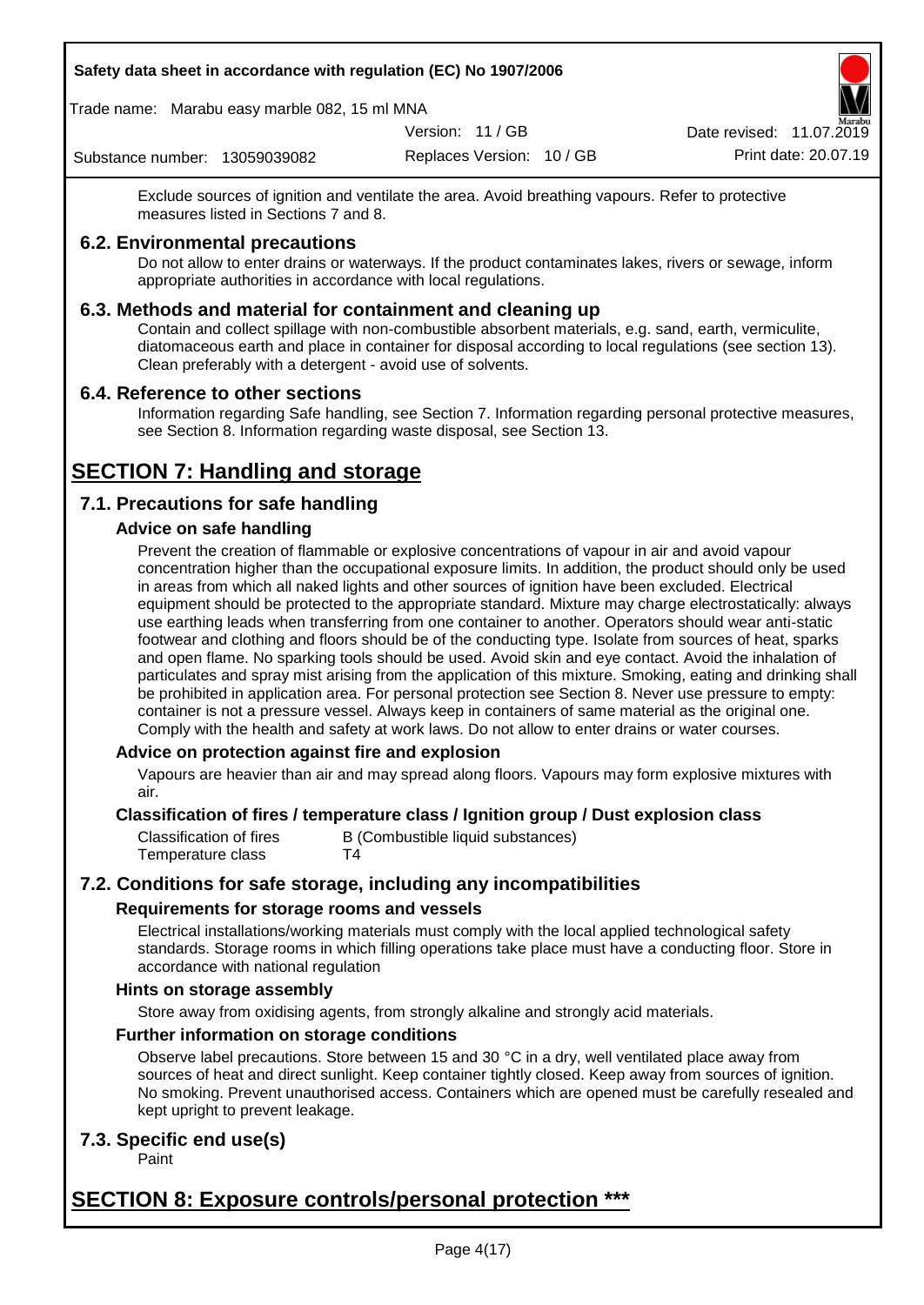| Safety data sheet in accordance with regulation (EC) No 1907/2006   |        |                                               |     |                   |                                                  |
|---------------------------------------------------------------------|--------|-----------------------------------------------|-----|-------------------|--------------------------------------------------|
| Trade name: Marabu easy marble 082, 15 ml MNA                       |        |                                               |     |                   |                                                  |
| Substance number: 13059039082                                       |        | Version: 11 / GB<br>Replaces Version: 10 / GB |     |                   | Date revised: 11.07.2019<br>Print date: 20.07.19 |
|                                                                     |        |                                               |     |                   |                                                  |
| 8.1. Control parameters                                             |        |                                               |     |                   |                                                  |
| <b>Exposure limit values ***</b>                                    |        |                                               |     |                   |                                                  |
| 2-Methoxy-1-methylethyl acetate                                     |        |                                               |     |                   |                                                  |
| List                                                                | EH40   |                                               |     |                   |                                                  |
| <b>Type</b>                                                         | WEL    |                                               |     |                   |                                                  |
| Value                                                               | 274    | mg/m <sup>3</sup>                             | 50  | ppm(V)            |                                                  |
| Short term exposure limit<br>Skin resorption / sensibilisation: Sk; | 548    | mg/m <sup>3</sup><br><b>Status: 2011</b>      | 100 | ppm(V)            |                                                  |
| 1-Methoxy-2-propanol                                                |        |                                               |     |                   |                                                  |
| List                                                                | EH40   |                                               |     |                   |                                                  |
| <b>Type</b>                                                         | WEL    |                                               |     |                   |                                                  |
| Value                                                               | 375    | mg/m <sup>3</sup>                             | 100 | ppm(V)            |                                                  |
| Short term exposure limit                                           | 560    | mg/m <sup>3</sup>                             | 150 | ppm(V)            |                                                  |
| Skin resorption / sensibilisation: Sk;                              |        | <b>Status: 2011</b>                           |     |                   |                                                  |
| 2-Butoxyethyl acetate<br>List                                       | EH40   |                                               |     |                   |                                                  |
| <b>Type</b>                                                         | WEL    |                                               |     |                   |                                                  |
| Value                                                               | 133    |                                               | 20  | ppm(V)            |                                                  |
| Short term exposure limit                                           | 332    |                                               | 50  | ppm(V)            |                                                  |
| Skin resorption / sensibilisation: Sk;                              |        | <b>Status: 2011</b>                           |     |                   |                                                  |
| Derived No/Minimal Effect Levels (DNEL/DMEL) ***                    |        |                                               |     |                   |                                                  |
| 2-Methoxy-1-methylethyl acetate                                     |        |                                               |     |                   |                                                  |
| Type of value                                                       |        | Derived No Effect Level (DNEL)                |     |                   |                                                  |
| Reference group                                                     | Worker |                                               |     |                   |                                                  |
| Duration of exposure                                                |        | Long term                                     |     |                   |                                                  |
| Route of exposure                                                   | dermal |                                               |     |                   |                                                  |
| Mode of action                                                      |        | Systemic effects                              |     |                   |                                                  |
| Concentration                                                       |        | 796                                           |     | mg/kg/d           |                                                  |
| Type of value                                                       |        | Derived No Effect Level (DNEL)                |     |                   |                                                  |
| Reference group                                                     | Worker |                                               |     |                   |                                                  |
| Duration of exposure                                                |        | Long term                                     |     |                   |                                                  |
| Route of exposure                                                   |        | inhalative                                    |     |                   |                                                  |
| Mode of action                                                      |        | Systemic effects                              |     |                   |                                                  |
| Concentration                                                       |        | 275                                           |     | mg/m <sup>3</sup> |                                                  |
| Type of value                                                       |        | Derived No Effect Level (DNEL)                |     |                   |                                                  |
| Reference group                                                     |        | Consumer                                      |     |                   |                                                  |
| Duration of exposure                                                |        | Long term                                     |     |                   |                                                  |
| Route of exposure                                                   | dermal |                                               |     |                   |                                                  |
| Mode of action                                                      |        | Systemic effects                              |     |                   |                                                  |
| Concentration                                                       |        | 320                                           |     | mg/kg/d           |                                                  |
| Type of value                                                       |        | Derived No Effect Level (DNEL)                |     |                   |                                                  |
| Reference group                                                     |        | Consumer                                      |     |                   |                                                  |
| Duration of exposure                                                |        | Long term                                     |     |                   |                                                  |
| Route of exposure                                                   |        | inhalative                                    |     |                   |                                                  |
| Mode of action                                                      |        | Systemic effects                              |     |                   |                                                  |
| Concentration                                                       |        | 33                                            |     | mg/m <sup>3</sup> |                                                  |
| Type of value                                                       |        | Derived No Effect Level (DNEL)                |     |                   |                                                  |
| Reference group                                                     |        | Consumer                                      |     |                   |                                                  |
| Duration of exposure                                                |        | Long term                                     |     |                   |                                                  |
| Route of exposure                                                   |        | inhalative                                    |     |                   |                                                  |
| Mode of action                                                      |        | Local effects                                 |     |                   |                                                  |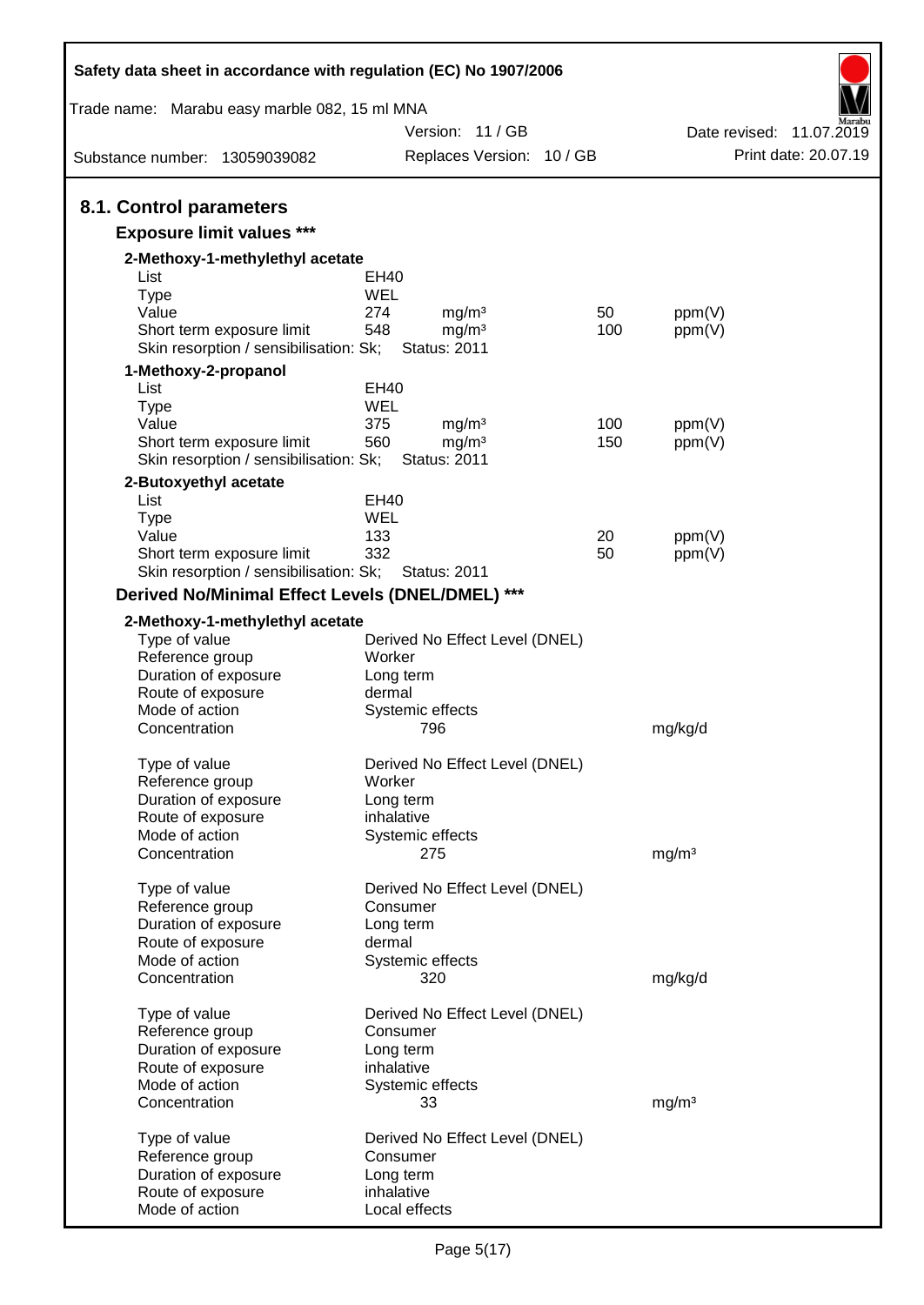| Safety data sheet in accordance with regulation (EC) No 1907/2006 |                                                         |                          |
|-------------------------------------------------------------------|---------------------------------------------------------|--------------------------|
| Trade name: Marabu easy marble 082, 15 ml MNA                     |                                                         |                          |
|                                                                   | Version: 11/GB                                          | Date revised: 11.07.2019 |
| Substance number: 13059039082                                     | Replaces Version: 10 / GB                               | Print date: 20.07.19     |
| Concentration                                                     | 33                                                      | mg/m <sup>3</sup>        |
| Type of value                                                     | Derived No Effect Level (DNEL)                          |                          |
| Reference group                                                   | Consumer                                                |                          |
| Duration of exposure                                              | Long term                                               |                          |
| Route of exposure                                                 | oral                                                    |                          |
| Mode of action                                                    | Systemic effects                                        |                          |
| Concentration                                                     | 36                                                      | mg/kg/d                  |
| Type of value                                                     | Derived No Effect Level (DNEL)                          |                          |
| Reference group                                                   | Worker                                                  |                          |
| Duration of exposure                                              | Lifetime                                                |                          |
| Route of exposure                                                 | inhalative                                              |                          |
| Mode of action                                                    | Local effects                                           |                          |
| Concentration                                                     | 550                                                     | mg/m <sup>3</sup>        |
|                                                                   |                                                         |                          |
| 2-Butoxyethyl acetate                                             |                                                         |                          |
| Reference substance                                               | 2-Butoxyethyl acetate                                   |                          |
| Type of value                                                     | Derived No Effect Level (DNEL)                          |                          |
| Reference group                                                   | Worker                                                  |                          |
| Duration of exposure                                              | Long term                                               |                          |
| Route of exposure                                                 | inhalative                                              |                          |
| Mode of action                                                    | Systemic effects                                        |                          |
| Concentration                                                     | 133                                                     | mg/m <sup>3</sup>        |
|                                                                   | 2-Butoxyethyl acetate                                   |                          |
| Type of value                                                     | Derived No Effect Level (DNEL)                          |                          |
| Reference group                                                   | Worker                                                  |                          |
| Duration of exposure                                              | Short term                                              |                          |
| Route of exposure                                                 | inhalative                                              |                          |
| Mode of action                                                    | Local effects                                           |                          |
| Concentration                                                     | 333                                                     | mg/m <sup>3</sup>        |
|                                                                   |                                                         |                          |
| Type of value                                                     | 2-Butoxyethyl acetate<br>Derived No Effect Level (DNEL) |                          |
| Reference group                                                   | Worker                                                  |                          |
| Duration of exposure                                              | Long term                                               |                          |
| Route of exposure                                                 | dermal                                                  |                          |
| Mode of action                                                    | Systemic effects                                        |                          |
| Concentration                                                     | 169                                                     | mg/kg/d                  |
|                                                                   |                                                         |                          |
|                                                                   | 2-Butoxyethyl acetate                                   |                          |
| Type of value                                                     | Derived No Effect Level (DNEL)                          |                          |
| Reference group                                                   | Worker                                                  |                          |
| Duration of exposure                                              | Short term                                              |                          |
| Route of exposure                                                 | dermal                                                  |                          |
| Mode of action                                                    | Systemic effects                                        |                          |
| Concentration                                                     | 120                                                     | mg/kg/d                  |
|                                                                   | 2-Butoxyethyl acetate                                   |                          |
| Type of value                                                     | Derived No Effect Level (DNEL)                          |                          |
| Reference group                                                   | <b>General Population</b>                               |                          |
| Duration of exposure                                              | Long term                                               |                          |
| Route of exposure                                                 | inhalative                                              |                          |
| Mode of action                                                    | Systemic effects                                        |                          |
| Concentration                                                     | 80                                                      | mg/m <sup>3</sup>        |
|                                                                   |                                                         |                          |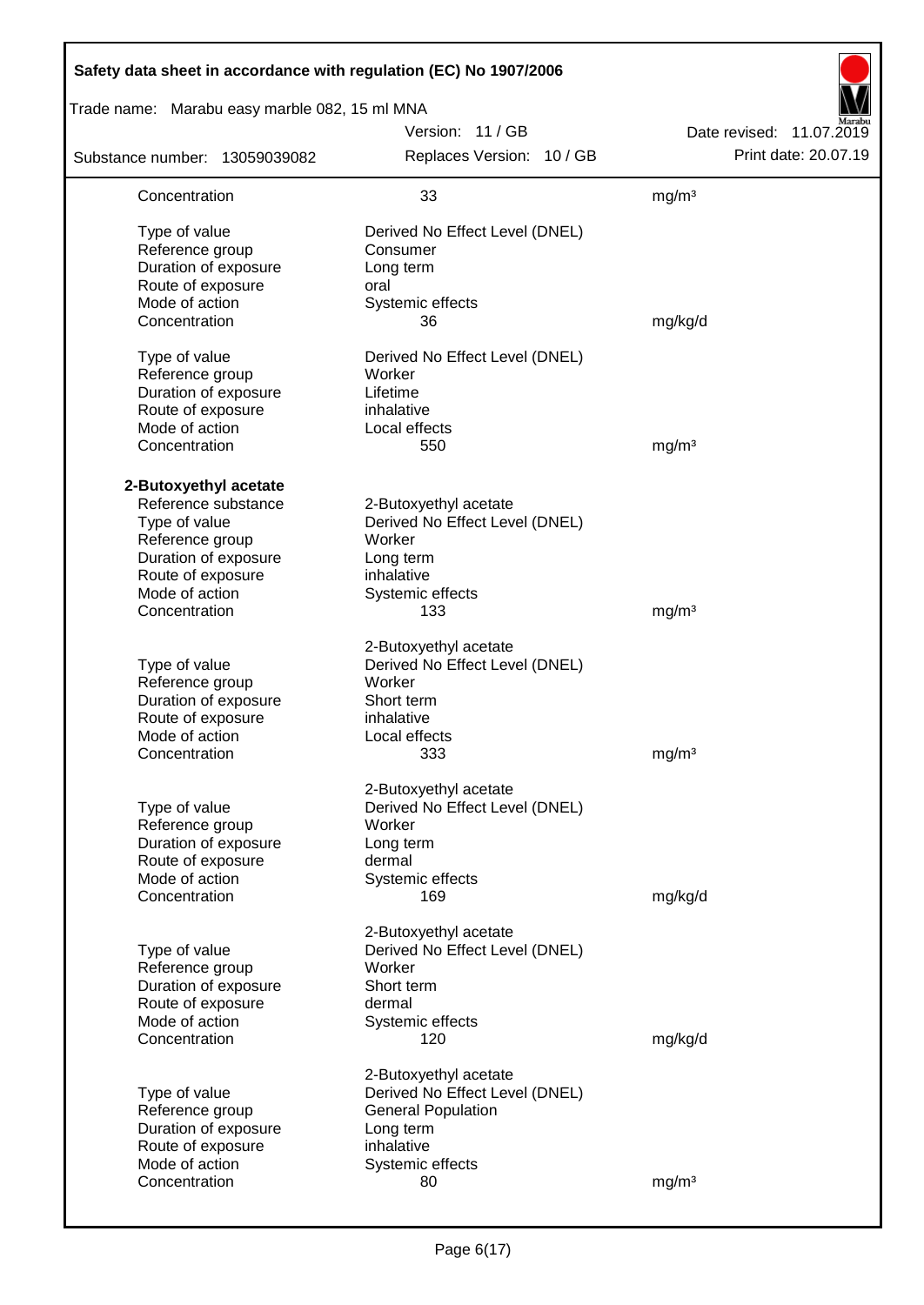| Safety data sheet in accordance with regulation (EC) No 1907/2006                                                                        |                                                                                                                                        |                          |
|------------------------------------------------------------------------------------------------------------------------------------------|----------------------------------------------------------------------------------------------------------------------------------------|--------------------------|
| Trade name: Marabu easy marble 082, 15 ml MNA                                                                                            |                                                                                                                                        |                          |
|                                                                                                                                          | Version: 11 / GB                                                                                                                       | Date revised: 11.07.2019 |
| Substance number: 13059039082                                                                                                            | Replaces Version: 10 / GB                                                                                                              | Print date: 20.07.19     |
| Type of value<br>Reference group<br>Duration of exposure<br>Route of exposure<br>Mode of action                                          | 2-Butoxyethyl acetate<br>Derived No Effect Level (DNEL)<br><b>General Population</b><br>Short term<br>inhalative<br>Local effects      |                          |
| Concentration                                                                                                                            | 200                                                                                                                                    | mg/m <sup>3</sup>        |
| Type of value<br>Reference group<br>Duration of exposure<br>Route of exposure<br>Mode of action                                          | 2-Butoxyethyl acetate<br>Derived No Effect Level (DNEL)<br><b>General Population</b><br>Long term<br>dermal<br>Systemic effects        |                          |
| Concentration                                                                                                                            | 102                                                                                                                                    | mg/kg/d                  |
| Type of value<br>Reference group<br>Duration of exposure<br>Route of exposure<br>Mode of action<br>Concentration                         | 2-Butoxyethyl acetate<br>Derived No Effect Level (DNEL)<br><b>General Population</b><br>Short term<br>dermal<br>Systemic effects<br>72 | mg/kg/d                  |
| Type of value<br>Reference group<br>Duration of exposure<br>Route of exposure<br>Mode of action<br>Concentration                         | 2-Butoxyethyl acetate<br>Derived No Effect Level (DNEL)<br><b>General Population</b><br>Long term<br>oral<br>Systemic effects<br>8,6   | mg/kg/d                  |
| Type of value<br>Reference group<br>Duration of exposure<br>Route of exposure<br>Mode of action<br>Concentration                         | 2-Butoxyethyl acetate<br>Derived No Effect Level (DNEL)<br><b>General Population</b><br>Short term<br>oral<br>Systemic effects<br>36   | mg/kg/d                  |
| 1-Methoxy-2-propanol<br>Type of value<br>Reference group<br>Duration of exposure<br>Route of exposure<br>Mode of action<br>Concentration | Derived No Effect Level (DNEL)<br>Worker<br>Acute<br>inhalative<br>Local effects<br>553,5                                              | mg/m <sup>3</sup>        |
| Type of value<br>Reference group<br>Duration of exposure<br>Route of exposure<br>Mode of action<br>Concentration                         | Derived No Effect Level (DNEL)<br>Worker<br>Long term<br>dermal<br>Systemic effects<br>50,6                                            | mg/person/<br>d          |
| Type of value                                                                                                                            | Derived No Effect Level (DNEL)                                                                                                         |                          |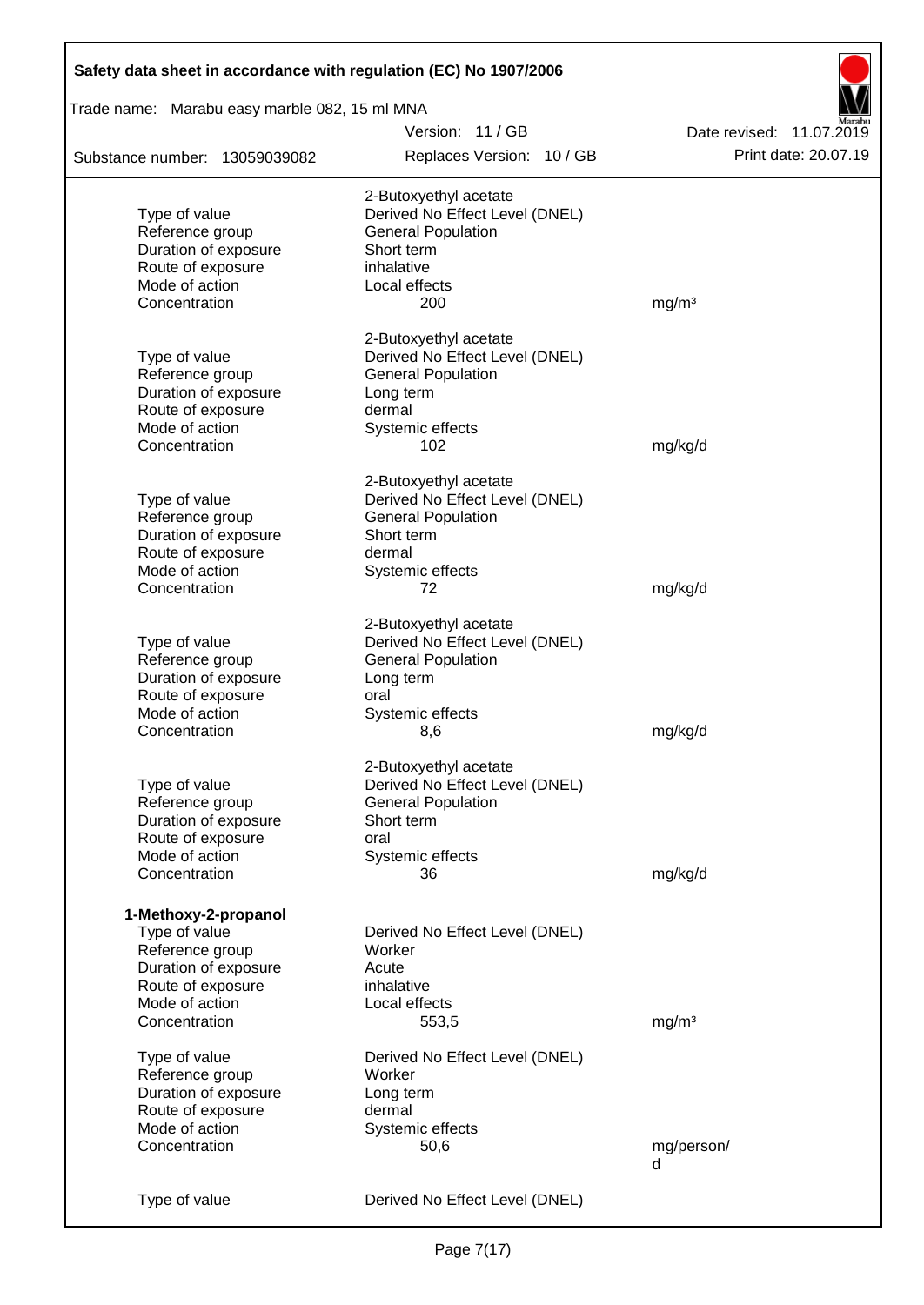| Safety data sheet in accordance with regulation (EC) No 1907/2006 |                                                                      |                          |
|-------------------------------------------------------------------|----------------------------------------------------------------------|--------------------------|
| Trade name: Marabu easy marble 082, 15 ml MNA                     |                                                                      |                          |
|                                                                   | Version: 11/GB                                                       | Date revised: 11.07.2019 |
| Substance number: 13059039082                                     | Replaces Version: 10 / GB                                            | Print date: 20.07.19     |
| Reference group                                                   | Worker                                                               |                          |
| Duration of exposure                                              | Long term                                                            |                          |
| Route of exposure                                                 | inhalative                                                           |                          |
| Mode of action                                                    | Systemic effects                                                     |                          |
| Concentration                                                     | 369                                                                  | mg/m <sup>3</sup>        |
| Type of value                                                     | Derived No Effect Level (DNEL)                                       |                          |
| Reference group                                                   | <b>General Population</b>                                            |                          |
| Duration of exposure                                              | Long term                                                            |                          |
| Route of exposure                                                 | dermal                                                               |                          |
| Mode of action                                                    | Systemic effects                                                     |                          |
| Concentration                                                     | 18,1                                                                 | mg/kg                    |
| Type of value                                                     | Derived No Effect Level (DNEL)                                       |                          |
| Reference group                                                   | <b>General Population</b>                                            |                          |
| Duration of exposure                                              | Long term                                                            |                          |
| Route of exposure                                                 | inhalative                                                           |                          |
| Mode of action                                                    | Systemic effects                                                     |                          |
| Concentration                                                     | 43,9                                                                 | mg/m <sup>3</sup>        |
| Type of value                                                     | Derived No Effect Level (DNEL)                                       |                          |
| Reference group                                                   | <b>General Population</b>                                            |                          |
| Duration of exposure                                              | Long term                                                            |                          |
| Route of exposure                                                 | oral                                                                 |                          |
| Mode of action                                                    | Systemic effects                                                     |                          |
| Concentration                                                     | 3,3                                                                  | mg/kg/d                  |
|                                                                   |                                                                      |                          |
|                                                                   | Hydrocarbons, C9-C11, n-alkanes, isoalkanes, cyclics, < 2% aromatics |                          |
| Type of value                                                     | Derived No Effect Level (DNEL)                                       |                          |
| Reference group                                                   | Worker                                                               |                          |
| Duration of exposure                                              | Long term                                                            |                          |
| Route of exposure                                                 | dermal                                                               |                          |
| Mode of action                                                    | Systemic effects                                                     |                          |
| Concentration                                                     | 300                                                                  | mg/kg                    |
| Type of value                                                     | Derived No Effect Level (DNEL)                                       |                          |
| Reference group                                                   | Consumer                                                             |                          |
| Duration of exposure                                              | Long term                                                            |                          |
| Route of exposure                                                 | oral                                                                 |                          |
| Mode of action                                                    | Systemic effects                                                     |                          |
| Concentration                                                     | 300                                                                  | mg/kg                    |
| Type of value                                                     | Derived No Effect Level (DNEL)                                       |                          |
| Reference group                                                   | Consumer                                                             |                          |
| Duration of exposure                                              | Long term                                                            |                          |
| Route of exposure                                                 | dermal                                                               |                          |
| Mode of action                                                    | Systemic effects                                                     |                          |
| Concentration                                                     | 300                                                                  | mg/kg                    |
| Type of value                                                     | Derived No Effect Level (DNEL)                                       |                          |
| Reference group                                                   | Consumer                                                             |                          |
| Duration of exposure                                              | Long term                                                            |                          |
| Route of exposure                                                 | inhalative                                                           |                          |
| Mode of action                                                    | Systemic effects                                                     |                          |
| Concentration                                                     | 900                                                                  | mg/m <sup>3</sup>        |
| Type of value                                                     | Derived No Effect Level (DNEL)                                       |                          |

Г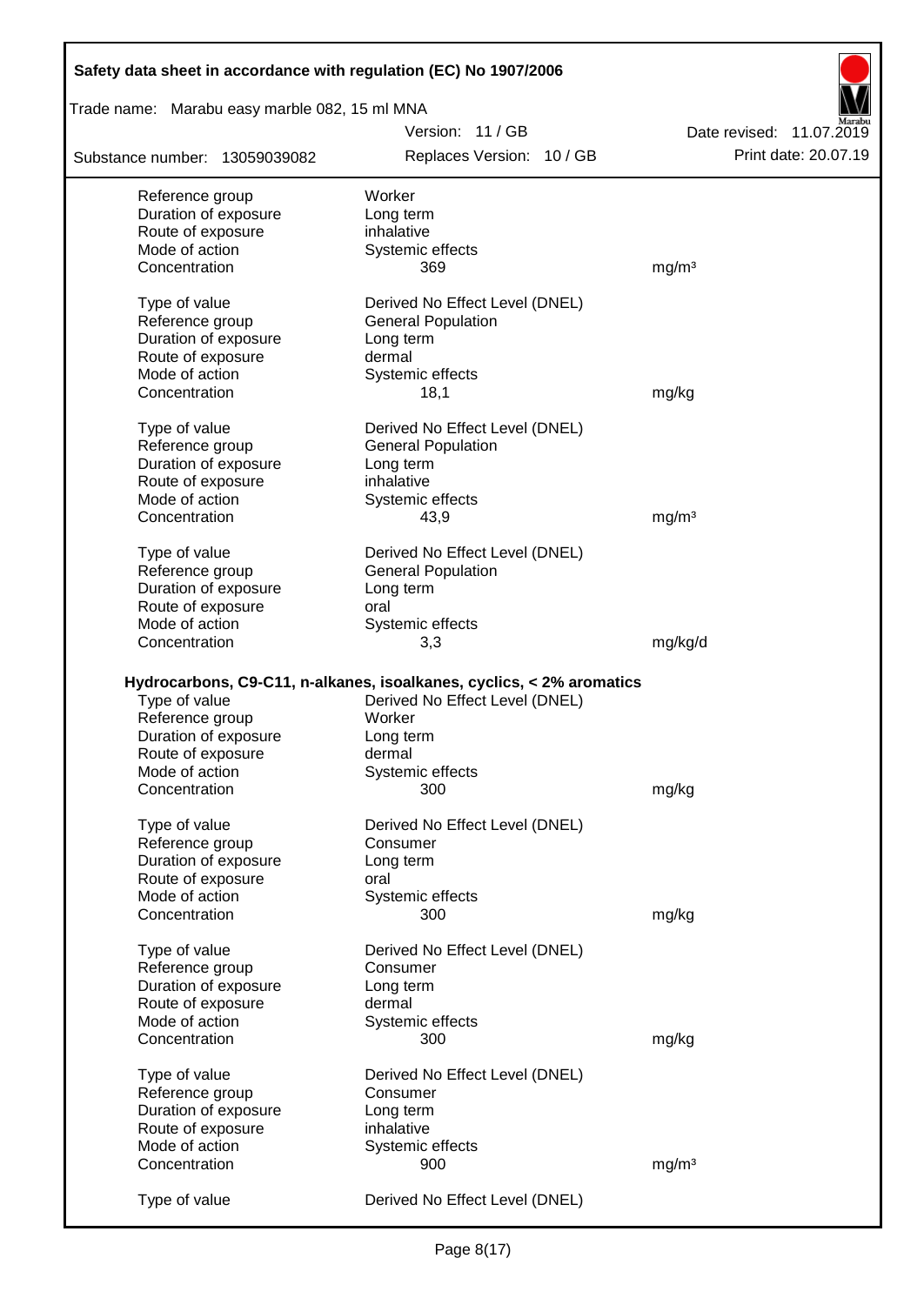| Safety data sheet in accordance with regulation (EC) No 1907/2006 |                                 |                          |
|-------------------------------------------------------------------|---------------------------------|--------------------------|
| Trade name: Marabu easy marble 082, 15 ml MNA                     |                                 |                          |
|                                                                   | Version: 11 / GB                | Date revised: 11.07.2019 |
| Substance number: 13059039082                                     | Replaces Version: 10 / GB       | Print date: 20.07.19     |
| Reference group                                                   | Worker                          |                          |
| Duration of exposure                                              | Long term                       |                          |
| Route of exposure<br>Mode of action                               | inhalative<br>Systemic effects  |                          |
| Concentration                                                     | 1500                            | mg/m <sup>3</sup>        |
| <b>Predicted No Effect Concentration (PNEC)</b>                   |                                 |                          |
| 2-Methoxy-1-methylethyl acetate                                   |                                 |                          |
| Reference substance                                               | 2-Methoxy-1-methylethyl acetate |                          |
| Type of value                                                     | <b>PNEC</b>                     |                          |
| <b>Type</b><br>Concentration                                      | Freshwater<br>0,635             | mg/l                     |
|                                                                   |                                 |                          |
| Type of value                                                     | <b>PNEC</b>                     |                          |
| <b>Type</b><br>Concentration                                      | Freshwater sediment<br>3,29     | mg/kg                    |
|                                                                   |                                 |                          |
| Type of value                                                     | <b>PNEC</b>                     |                          |
| <b>Type</b><br>Concentration                                      | Soil<br>0,29                    | mg/kg                    |
| Source                                                            | Literature value                |                          |
| Type of value                                                     | <b>PNEC</b>                     |                          |
| <b>Type</b>                                                       | Sewage treatment plant (STP)    |                          |
| Concentration                                                     | 100                             | mg/l                     |
| Source                                                            | Literature value                |                          |
| Type of value                                                     | <b>PNEC</b>                     |                          |
| <b>Type</b>                                                       | Marine sediment                 |                          |
| Concentration                                                     | 0,329                           | mg/kg                    |
| Source                                                            | Literature value                |                          |
| Type of value                                                     | <b>PNEC</b>                     |                          |
| <b>Type</b>                                                       | Saltwater                       |                          |
| Concentration                                                     | 0,0635                          | mg/l                     |
| 2-Butoxyethyl acetate                                             |                                 |                          |
| Reference substance                                               | 2-Butoxyethyl acetate           |                          |
| Type of value<br><b>Type</b>                                      | <b>PNEC</b><br>Water            |                          |
| Concentration                                                     | 0,304                           | mg/l                     |
| Source                                                            | Literature value                |                          |
|                                                                   | 2-Butoxyethyl acetate           |                          |
| Type of value                                                     | <b>PNEC</b>                     |                          |
| <b>Type</b>                                                       | Aquatic                         |                          |
| Concentration<br>Source                                           | 0,0304<br>Literature value      | g/l                      |
|                                                                   |                                 |                          |
|                                                                   | 2-Butoxyethyl acetate           |                          |
| Type of value<br><b>Type</b>                                      | <b>PNEC</b><br>Sediment         |                          |
| Concentration                                                     | 2,03                            | mg/kg                    |
| Source                                                            | Literature value                |                          |
|                                                                   | 2-Butoxyethyl acetate           |                          |
| Type of value                                                     | <b>PNEC</b>                     |                          |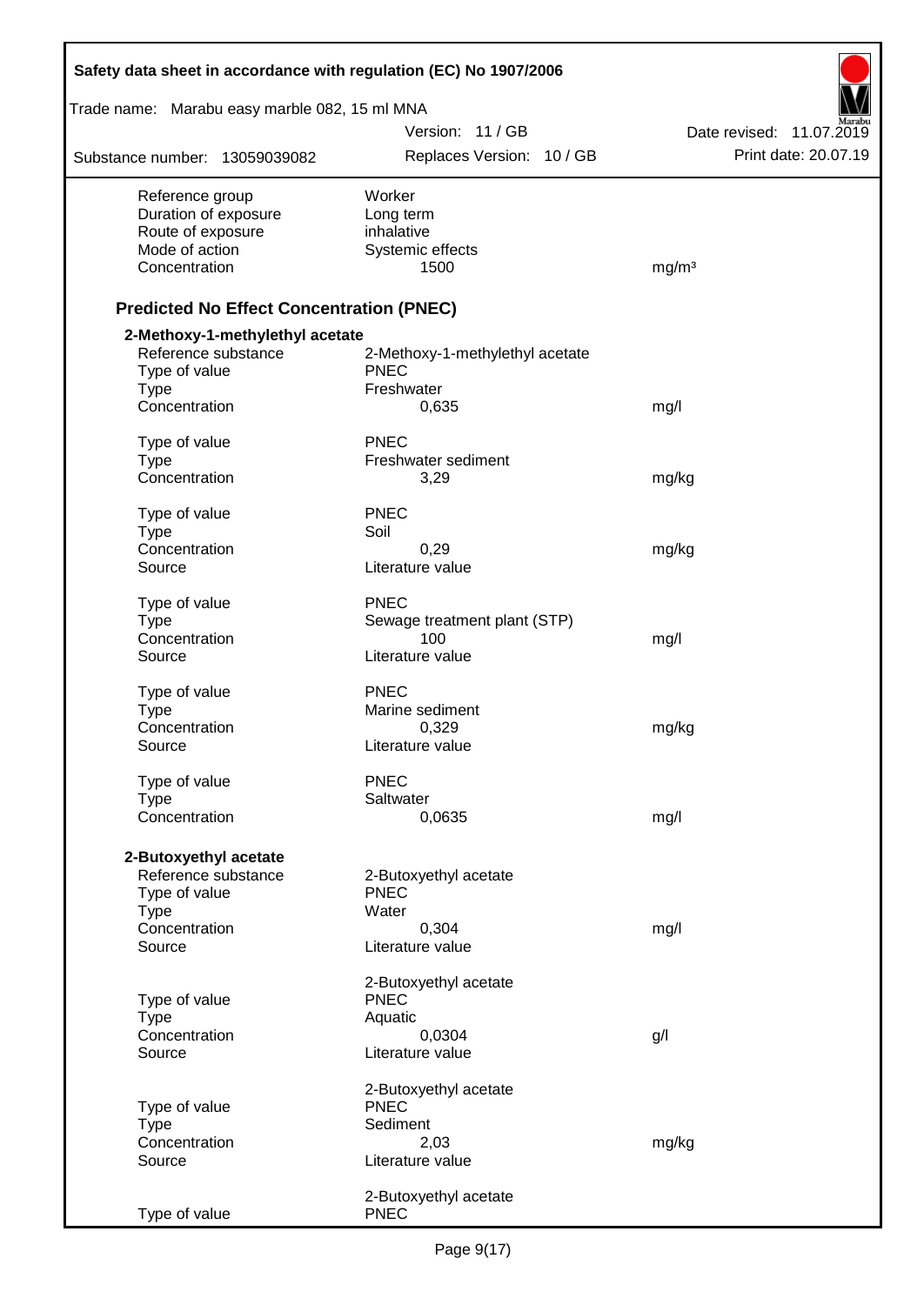| Safety data sheet in accordance with regulation (EC) No 1907/2006 |                              |                          |
|-------------------------------------------------------------------|------------------------------|--------------------------|
| Trade name: Marabu easy marble 082, 15 ml MNA                     |                              |                          |
|                                                                   | Version: 11 / GB             | Date revised: 11.07.2019 |
| Substance number: 13059039082                                     | Replaces Version: 10 / GB    | Print date: 20.07.19     |
| <b>Type</b>                                                       | Marine sediment              |                          |
| Concentration                                                     | 0,203                        | mg/kg                    |
| Source                                                            | Literature value             |                          |
|                                                                   | 2-Butoxyethyl acetate        |                          |
| Type of value                                                     | <b>PNEC</b>                  |                          |
| <b>Type</b>                                                       | Soil                         |                          |
| Concentration                                                     | 0,68                         | mg/kg                    |
| Source                                                            | Literature value             |                          |
| 1-Methoxy-2-propanol                                              |                              |                          |
| Type of value                                                     | <b>PNEC</b>                  |                          |
| <b>Type</b>                                                       | Freshwater                   |                          |
| Concentration                                                     | 10                           | mg/l                     |
| Type of value                                                     | <b>PNEC</b>                  |                          |
| <b>Type</b>                                                       | Water                        |                          |
| Concentration                                                     | 41,6                         | mg/kg                    |
| Type of value                                                     | PNEC                         |                          |
| <b>Type</b>                                                       | Sediment                     |                          |
| Concentration                                                     | 41,6                         | mg/kg                    |
| Type of value                                                     | PNEC                         |                          |
| <b>Type</b>                                                       | Marine sediment              |                          |
| Concentration                                                     | 4,17                         | mg/kg                    |
| Type of value                                                     | <b>PNEC</b>                  |                          |
| <b>Type</b>                                                       | Soil                         |                          |
| Concentration                                                     | 2,47                         | mg/kg                    |
| Type of value                                                     | <b>PNEC</b>                  |                          |
| Type                                                              | Sewage treatment plant (STP) |                          |
| Concentration                                                     | 100                          | mg/l                     |
|                                                                   |                              |                          |

## **8.2. Exposure controls**

## **Exposure controls**

Provide adequate ventilation. Where reasonably practicable this should be achieved by the use of local exhaust ventilation and good general extraction. If these are not sufficient to maintain concentrations of particulates and solvent vapour below the OEL, suitable respiratory protection must be worn.

## **Respiratory protection**

If workers are exposed to concentrations above the exposure limit they must use appropriate, certified respirators. Full mask, filter A

#### **Hand protection**

There is no one glove material or combination of materials that will give unlimited resistance to any individual or combination of chemicals.

For prolonged or repeated handling nitrile rubber gloves with textile undergloves are required.

Material thickness  $\rightarrow$  0,5 mm

Breakthrough time < 30 min

The breakthrough time must be greater than the end use time of the product.

The instructions and information provided by the glove manufacturer on use, storage, maintenance and replacement must be followed.

Gloves should be replaced regularly and if there is any sign of damage to the glove material.

Always ensure that gloves are free from defects and that they are stored and used correctly.

The performance or effectiveness of the glove may be reduced by physical/ chemical damage and poor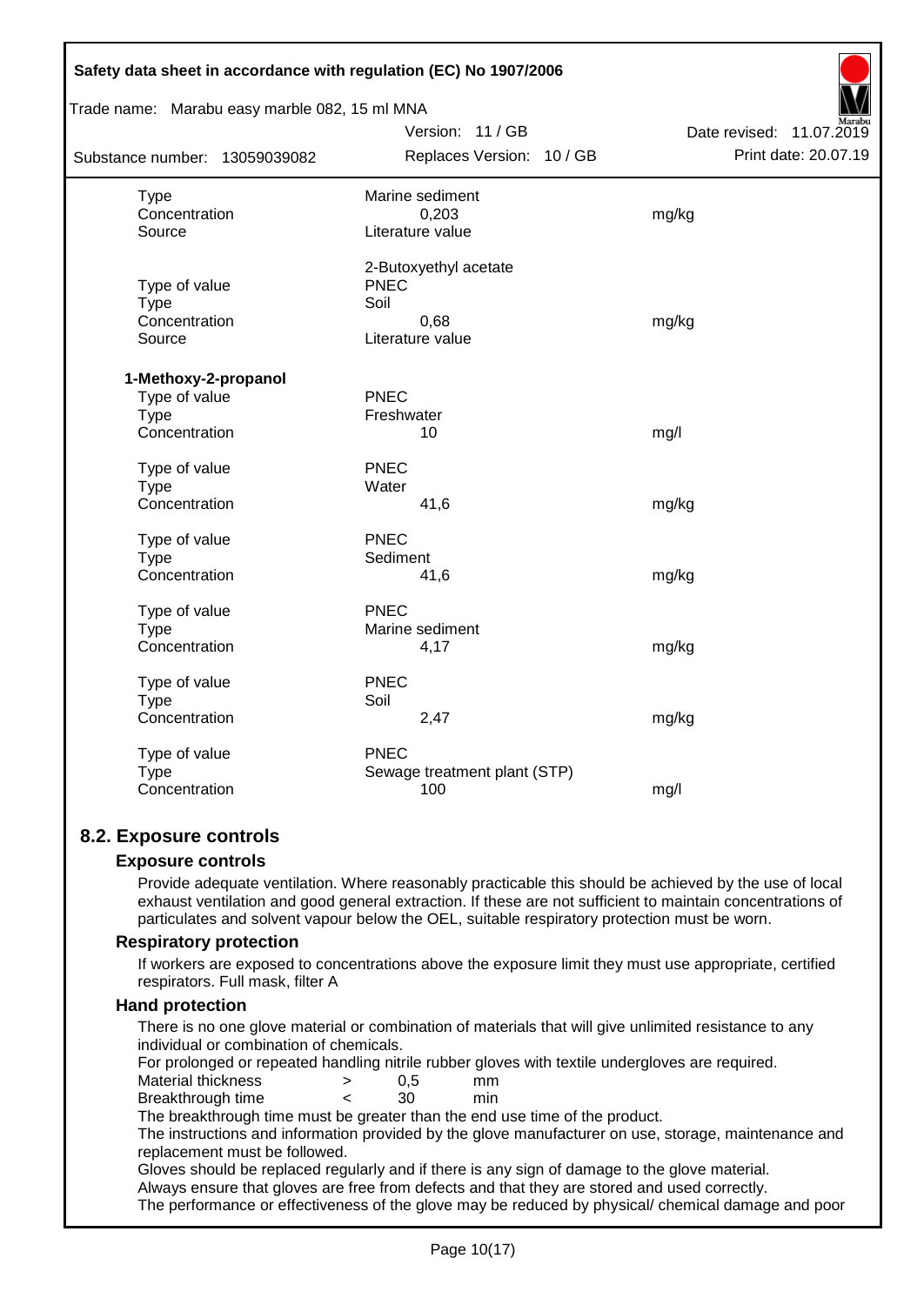| Trade name: Marabu easy marble 082, 15 ml MNA<br>Version: 11 / GB<br>Replaces Version: 10 / GB<br>Substance number: 13059039082<br>maintenance.<br>Barrier creams may help to protect the exposed areas of the skin, they should however not be applied<br>once exposure has occurred.<br>Eye protection<br>Use safety eyewear designed to protect against splash of liquids.<br><b>Body protection</b><br>Cotton or cotton/synthetic overalls or coveralls are normally suitable.<br><b>SECTION 9: Physical and chemical properties</b><br>9.1. Information on basic physical and chemical properties<br><b>Form</b><br>liquid<br><b>Colour</b><br>coloured<br>solvent-like<br><b>Odour</b><br><b>Odour threshold</b><br>Remarks<br>No data available<br>pH value<br>Remarks<br>Not applicable<br><b>Melting point</b><br>Remarks<br>not determined<br><b>Freezing point</b><br>Remarks<br>not determined<br>Initial boiling point and boiling range<br>Value<br>°C<br>120<br>appr.<br>1.013<br>Pressure<br>hPa<br>Literature value<br>Source<br><b>Flash point</b><br>$^{\circ}C$<br>Value<br>30<br>ASTM D 6450 (CCCFP)<br>Method<br>Evaporation rate (ether $= 1$ ) :<br><b>Remarks</b><br>not determined<br><b>Flammability (solid, gas)</b><br>Not applicable<br>Upper/lower flammability or explosive limits<br>Lower explosion limit<br>0,7<br>$%$ (V)<br>appr.<br>Upper explosion limit<br>13,7<br>$%$ (V)<br>appr.<br>Literature value<br>Source<br><b>Vapour pressure</b><br>Value<br>hPa<br>8<br>$^{\circ}C$<br>20<br>Temperature<br>Method<br>calculated<br><b>Vapour density</b><br>Remarks<br>not determined<br><b>Density</b><br>Value<br>g/cm <sup>3</sup><br>1,060<br>°C<br>20<br>Temperature<br><b>DIN EN ISO 2811</b><br>Method<br>Solubility in water<br>Remarks<br>partially miscible | Safety data sheet in accordance with regulation (EC) No 1907/2006 |                          |
|------------------------------------------------------------------------------------------------------------------------------------------------------------------------------------------------------------------------------------------------------------------------------------------------------------------------------------------------------------------------------------------------------------------------------------------------------------------------------------------------------------------------------------------------------------------------------------------------------------------------------------------------------------------------------------------------------------------------------------------------------------------------------------------------------------------------------------------------------------------------------------------------------------------------------------------------------------------------------------------------------------------------------------------------------------------------------------------------------------------------------------------------------------------------------------------------------------------------------------------------------------------------------------------------------------------------------------------------------------------------------------------------------------------------------------------------------------------------------------------------------------------------------------------------------------------------------------------------------------------------------------------------------------------------------------------------------------------------------------------------------------------------------------------------------------|-------------------------------------------------------------------|--------------------------|
|                                                                                                                                                                                                                                                                                                                                                                                                                                                                                                                                                                                                                                                                                                                                                                                                                                                                                                                                                                                                                                                                                                                                                                                                                                                                                                                                                                                                                                                                                                                                                                                                                                                                                                                                                                                                            |                                                                   |                          |
|                                                                                                                                                                                                                                                                                                                                                                                                                                                                                                                                                                                                                                                                                                                                                                                                                                                                                                                                                                                                                                                                                                                                                                                                                                                                                                                                                                                                                                                                                                                                                                                                                                                                                                                                                                                                            |                                                                   | Date revised: 11.07.2019 |
|                                                                                                                                                                                                                                                                                                                                                                                                                                                                                                                                                                                                                                                                                                                                                                                                                                                                                                                                                                                                                                                                                                                                                                                                                                                                                                                                                                                                                                                                                                                                                                                                                                                                                                                                                                                                            |                                                                   | Print date: 20.07.19     |
|                                                                                                                                                                                                                                                                                                                                                                                                                                                                                                                                                                                                                                                                                                                                                                                                                                                                                                                                                                                                                                                                                                                                                                                                                                                                                                                                                                                                                                                                                                                                                                                                                                                                                                                                                                                                            |                                                                   |                          |
|                                                                                                                                                                                                                                                                                                                                                                                                                                                                                                                                                                                                                                                                                                                                                                                                                                                                                                                                                                                                                                                                                                                                                                                                                                                                                                                                                                                                                                                                                                                                                                                                                                                                                                                                                                                                            |                                                                   |                          |
|                                                                                                                                                                                                                                                                                                                                                                                                                                                                                                                                                                                                                                                                                                                                                                                                                                                                                                                                                                                                                                                                                                                                                                                                                                                                                                                                                                                                                                                                                                                                                                                                                                                                                                                                                                                                            |                                                                   |                          |
|                                                                                                                                                                                                                                                                                                                                                                                                                                                                                                                                                                                                                                                                                                                                                                                                                                                                                                                                                                                                                                                                                                                                                                                                                                                                                                                                                                                                                                                                                                                                                                                                                                                                                                                                                                                                            |                                                                   |                          |
|                                                                                                                                                                                                                                                                                                                                                                                                                                                                                                                                                                                                                                                                                                                                                                                                                                                                                                                                                                                                                                                                                                                                                                                                                                                                                                                                                                                                                                                                                                                                                                                                                                                                                                                                                                                                            |                                                                   |                          |
|                                                                                                                                                                                                                                                                                                                                                                                                                                                                                                                                                                                                                                                                                                                                                                                                                                                                                                                                                                                                                                                                                                                                                                                                                                                                                                                                                                                                                                                                                                                                                                                                                                                                                                                                                                                                            |                                                                   |                          |
|                                                                                                                                                                                                                                                                                                                                                                                                                                                                                                                                                                                                                                                                                                                                                                                                                                                                                                                                                                                                                                                                                                                                                                                                                                                                                                                                                                                                                                                                                                                                                                                                                                                                                                                                                                                                            |                                                                   |                          |
|                                                                                                                                                                                                                                                                                                                                                                                                                                                                                                                                                                                                                                                                                                                                                                                                                                                                                                                                                                                                                                                                                                                                                                                                                                                                                                                                                                                                                                                                                                                                                                                                                                                                                                                                                                                                            |                                                                   |                          |
|                                                                                                                                                                                                                                                                                                                                                                                                                                                                                                                                                                                                                                                                                                                                                                                                                                                                                                                                                                                                                                                                                                                                                                                                                                                                                                                                                                                                                                                                                                                                                                                                                                                                                                                                                                                                            |                                                                   |                          |
|                                                                                                                                                                                                                                                                                                                                                                                                                                                                                                                                                                                                                                                                                                                                                                                                                                                                                                                                                                                                                                                                                                                                                                                                                                                                                                                                                                                                                                                                                                                                                                                                                                                                                                                                                                                                            |                                                                   |                          |
|                                                                                                                                                                                                                                                                                                                                                                                                                                                                                                                                                                                                                                                                                                                                                                                                                                                                                                                                                                                                                                                                                                                                                                                                                                                                                                                                                                                                                                                                                                                                                                                                                                                                                                                                                                                                            |                                                                   |                          |
|                                                                                                                                                                                                                                                                                                                                                                                                                                                                                                                                                                                                                                                                                                                                                                                                                                                                                                                                                                                                                                                                                                                                                                                                                                                                                                                                                                                                                                                                                                                                                                                                                                                                                                                                                                                                            |                                                                   |                          |
|                                                                                                                                                                                                                                                                                                                                                                                                                                                                                                                                                                                                                                                                                                                                                                                                                                                                                                                                                                                                                                                                                                                                                                                                                                                                                                                                                                                                                                                                                                                                                                                                                                                                                                                                                                                                            |                                                                   |                          |
|                                                                                                                                                                                                                                                                                                                                                                                                                                                                                                                                                                                                                                                                                                                                                                                                                                                                                                                                                                                                                                                                                                                                                                                                                                                                                                                                                                                                                                                                                                                                                                                                                                                                                                                                                                                                            |                                                                   |                          |
|                                                                                                                                                                                                                                                                                                                                                                                                                                                                                                                                                                                                                                                                                                                                                                                                                                                                                                                                                                                                                                                                                                                                                                                                                                                                                                                                                                                                                                                                                                                                                                                                                                                                                                                                                                                                            |                                                                   |                          |
|                                                                                                                                                                                                                                                                                                                                                                                                                                                                                                                                                                                                                                                                                                                                                                                                                                                                                                                                                                                                                                                                                                                                                                                                                                                                                                                                                                                                                                                                                                                                                                                                                                                                                                                                                                                                            |                                                                   |                          |
|                                                                                                                                                                                                                                                                                                                                                                                                                                                                                                                                                                                                                                                                                                                                                                                                                                                                                                                                                                                                                                                                                                                                                                                                                                                                                                                                                                                                                                                                                                                                                                                                                                                                                                                                                                                                            |                                                                   |                          |
|                                                                                                                                                                                                                                                                                                                                                                                                                                                                                                                                                                                                                                                                                                                                                                                                                                                                                                                                                                                                                                                                                                                                                                                                                                                                                                                                                                                                                                                                                                                                                                                                                                                                                                                                                                                                            |                                                                   |                          |
|                                                                                                                                                                                                                                                                                                                                                                                                                                                                                                                                                                                                                                                                                                                                                                                                                                                                                                                                                                                                                                                                                                                                                                                                                                                                                                                                                                                                                                                                                                                                                                                                                                                                                                                                                                                                            |                                                                   |                          |
|                                                                                                                                                                                                                                                                                                                                                                                                                                                                                                                                                                                                                                                                                                                                                                                                                                                                                                                                                                                                                                                                                                                                                                                                                                                                                                                                                                                                                                                                                                                                                                                                                                                                                                                                                                                                            |                                                                   |                          |
|                                                                                                                                                                                                                                                                                                                                                                                                                                                                                                                                                                                                                                                                                                                                                                                                                                                                                                                                                                                                                                                                                                                                                                                                                                                                                                                                                                                                                                                                                                                                                                                                                                                                                                                                                                                                            |                                                                   |                          |
|                                                                                                                                                                                                                                                                                                                                                                                                                                                                                                                                                                                                                                                                                                                                                                                                                                                                                                                                                                                                                                                                                                                                                                                                                                                                                                                                                                                                                                                                                                                                                                                                                                                                                                                                                                                                            |                                                                   |                          |
|                                                                                                                                                                                                                                                                                                                                                                                                                                                                                                                                                                                                                                                                                                                                                                                                                                                                                                                                                                                                                                                                                                                                                                                                                                                                                                                                                                                                                                                                                                                                                                                                                                                                                                                                                                                                            |                                                                   |                          |
|                                                                                                                                                                                                                                                                                                                                                                                                                                                                                                                                                                                                                                                                                                                                                                                                                                                                                                                                                                                                                                                                                                                                                                                                                                                                                                                                                                                                                                                                                                                                                                                                                                                                                                                                                                                                            |                                                                   |                          |
|                                                                                                                                                                                                                                                                                                                                                                                                                                                                                                                                                                                                                                                                                                                                                                                                                                                                                                                                                                                                                                                                                                                                                                                                                                                                                                                                                                                                                                                                                                                                                                                                                                                                                                                                                                                                            |                                                                   |                          |
|                                                                                                                                                                                                                                                                                                                                                                                                                                                                                                                                                                                                                                                                                                                                                                                                                                                                                                                                                                                                                                                                                                                                                                                                                                                                                                                                                                                                                                                                                                                                                                                                                                                                                                                                                                                                            |                                                                   |                          |
|                                                                                                                                                                                                                                                                                                                                                                                                                                                                                                                                                                                                                                                                                                                                                                                                                                                                                                                                                                                                                                                                                                                                                                                                                                                                                                                                                                                                                                                                                                                                                                                                                                                                                                                                                                                                            |                                                                   |                          |
|                                                                                                                                                                                                                                                                                                                                                                                                                                                                                                                                                                                                                                                                                                                                                                                                                                                                                                                                                                                                                                                                                                                                                                                                                                                                                                                                                                                                                                                                                                                                                                                                                                                                                                                                                                                                            |                                                                   |                          |
|                                                                                                                                                                                                                                                                                                                                                                                                                                                                                                                                                                                                                                                                                                                                                                                                                                                                                                                                                                                                                                                                                                                                                                                                                                                                                                                                                                                                                                                                                                                                                                                                                                                                                                                                                                                                            |                                                                   |                          |
|                                                                                                                                                                                                                                                                                                                                                                                                                                                                                                                                                                                                                                                                                                                                                                                                                                                                                                                                                                                                                                                                                                                                                                                                                                                                                                                                                                                                                                                                                                                                                                                                                                                                                                                                                                                                            |                                                                   |                          |
|                                                                                                                                                                                                                                                                                                                                                                                                                                                                                                                                                                                                                                                                                                                                                                                                                                                                                                                                                                                                                                                                                                                                                                                                                                                                                                                                                                                                                                                                                                                                                                                                                                                                                                                                                                                                            |                                                                   |                          |
|                                                                                                                                                                                                                                                                                                                                                                                                                                                                                                                                                                                                                                                                                                                                                                                                                                                                                                                                                                                                                                                                                                                                                                                                                                                                                                                                                                                                                                                                                                                                                                                                                                                                                                                                                                                                            |                                                                   |                          |
|                                                                                                                                                                                                                                                                                                                                                                                                                                                                                                                                                                                                                                                                                                                                                                                                                                                                                                                                                                                                                                                                                                                                                                                                                                                                                                                                                                                                                                                                                                                                                                                                                                                                                                                                                                                                            |                                                                   |                          |
|                                                                                                                                                                                                                                                                                                                                                                                                                                                                                                                                                                                                                                                                                                                                                                                                                                                                                                                                                                                                                                                                                                                                                                                                                                                                                                                                                                                                                                                                                                                                                                                                                                                                                                                                                                                                            |                                                                   |                          |
|                                                                                                                                                                                                                                                                                                                                                                                                                                                                                                                                                                                                                                                                                                                                                                                                                                                                                                                                                                                                                                                                                                                                                                                                                                                                                                                                                                                                                                                                                                                                                                                                                                                                                                                                                                                                            |                                                                   |                          |
|                                                                                                                                                                                                                                                                                                                                                                                                                                                                                                                                                                                                                                                                                                                                                                                                                                                                                                                                                                                                                                                                                                                                                                                                                                                                                                                                                                                                                                                                                                                                                                                                                                                                                                                                                                                                            |                                                                   |                          |
|                                                                                                                                                                                                                                                                                                                                                                                                                                                                                                                                                                                                                                                                                                                                                                                                                                                                                                                                                                                                                                                                                                                                                                                                                                                                                                                                                                                                                                                                                                                                                                                                                                                                                                                                                                                                            |                                                                   |                          |
|                                                                                                                                                                                                                                                                                                                                                                                                                                                                                                                                                                                                                                                                                                                                                                                                                                                                                                                                                                                                                                                                                                                                                                                                                                                                                                                                                                                                                                                                                                                                                                                                                                                                                                                                                                                                            |                                                                   |                          |
|                                                                                                                                                                                                                                                                                                                                                                                                                                                                                                                                                                                                                                                                                                                                                                                                                                                                                                                                                                                                                                                                                                                                                                                                                                                                                                                                                                                                                                                                                                                                                                                                                                                                                                                                                                                                            |                                                                   |                          |
|                                                                                                                                                                                                                                                                                                                                                                                                                                                                                                                                                                                                                                                                                                                                                                                                                                                                                                                                                                                                                                                                                                                                                                                                                                                                                                                                                                                                                                                                                                                                                                                                                                                                                                                                                                                                            |                                                                   |                          |
|                                                                                                                                                                                                                                                                                                                                                                                                                                                                                                                                                                                                                                                                                                                                                                                                                                                                                                                                                                                                                                                                                                                                                                                                                                                                                                                                                                                                                                                                                                                                                                                                                                                                                                                                                                                                            |                                                                   |                          |
|                                                                                                                                                                                                                                                                                                                                                                                                                                                                                                                                                                                                                                                                                                                                                                                                                                                                                                                                                                                                                                                                                                                                                                                                                                                                                                                                                                                                                                                                                                                                                                                                                                                                                                                                                                                                            |                                                                   |                          |
|                                                                                                                                                                                                                                                                                                                                                                                                                                                                                                                                                                                                                                                                                                                                                                                                                                                                                                                                                                                                                                                                                                                                                                                                                                                                                                                                                                                                                                                                                                                                                                                                                                                                                                                                                                                                            |                                                                   |                          |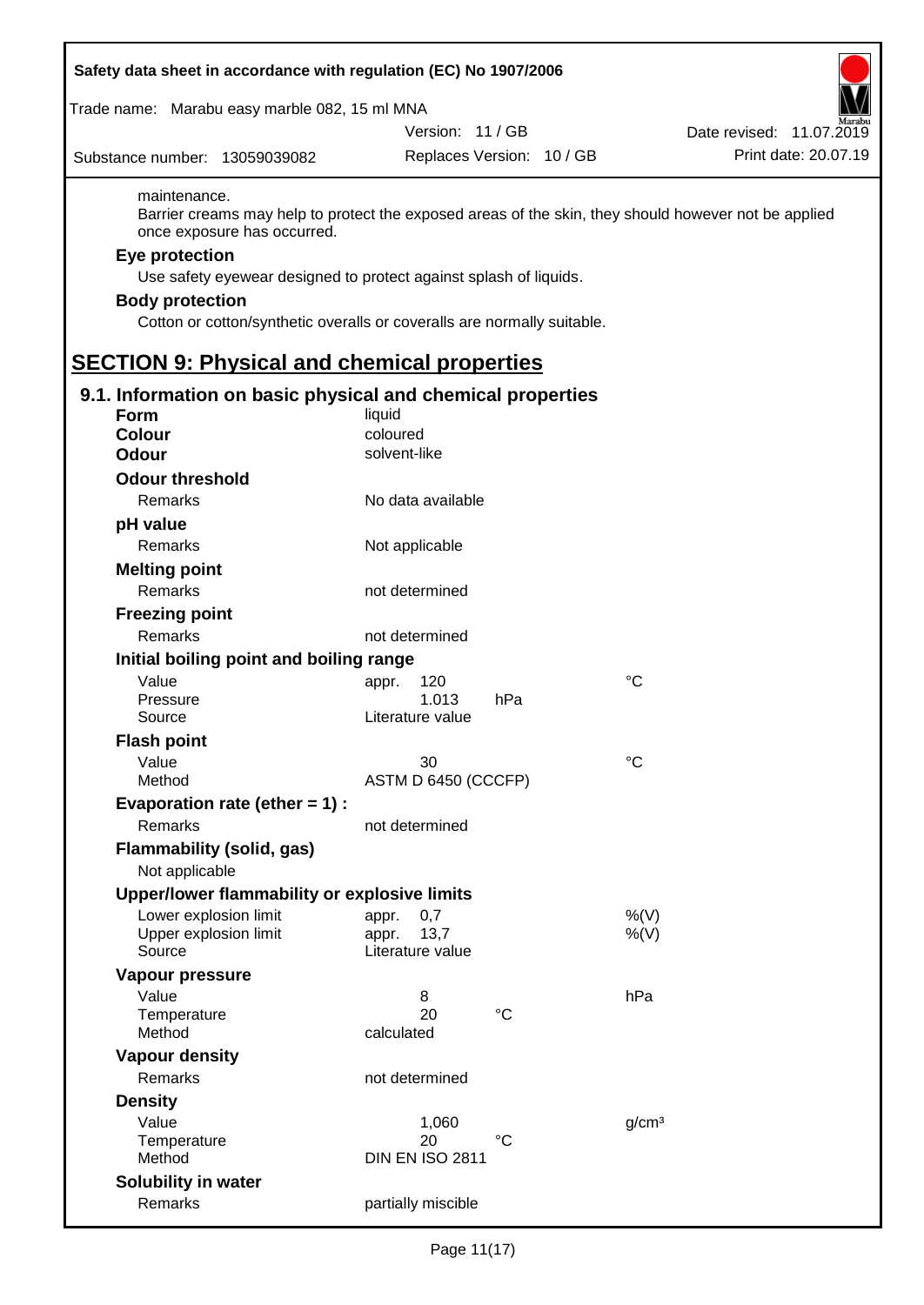| Safety data sheet in accordance with regulation (EC) No 1907/2006                                                                                                                                                                                                                             |                                  |             |    |             |                                                  |
|-----------------------------------------------------------------------------------------------------------------------------------------------------------------------------------------------------------------------------------------------------------------------------------------------|----------------------------------|-------------|----|-------------|--------------------------------------------------|
| Trade name: Marabu easy marble 082, 15 ml MNA                                                                                                                                                                                                                                                 |                                  |             |    |             |                                                  |
|                                                                                                                                                                                                                                                                                               | Version: 11/GB                   |             |    |             | Date revised: 11.07.2019<br>Print date: 20.07.19 |
| Substance number: 13059039082                                                                                                                                                                                                                                                                 | Replaces Version: 10 / GB        |             |    |             |                                                  |
| <b>Partition coefficient: n-octanol/water</b>                                                                                                                                                                                                                                                 |                                  |             |    |             |                                                  |
| Remarks                                                                                                                                                                                                                                                                                       | Not applicable                   |             |    |             |                                                  |
| Ignition temperature                                                                                                                                                                                                                                                                          |                                  |             |    |             |                                                  |
| Value<br>Source                                                                                                                                                                                                                                                                               | 200<br>appr.<br>Literature value |             |    | $^{\circ}C$ |                                                  |
| <b>Viscosity</b>                                                                                                                                                                                                                                                                              |                                  |             |    |             |                                                  |
| dynamic                                                                                                                                                                                                                                                                                       |                                  |             |    |             |                                                  |
| Value                                                                                                                                                                                                                                                                                         | 30                               | to          | 50 | mPa.s       |                                                  |
| Temperature                                                                                                                                                                                                                                                                                   | 40                               | $^{\circ}C$ |    |             |                                                  |
| <b>Efflux time</b>                                                                                                                                                                                                                                                                            |                                  |             |    |             |                                                  |
| Value                                                                                                                                                                                                                                                                                         | 25                               | to          | 70 | s           |                                                  |
| Temperature                                                                                                                                                                                                                                                                                   | 20<br>DIN 53211 4 mm             | $^{\circ}C$ |    |             |                                                  |
| Method                                                                                                                                                                                                                                                                                        |                                  |             |    |             |                                                  |
| <b>Explosive properties</b><br>evaluation                                                                                                                                                                                                                                                     |                                  |             |    |             |                                                  |
|                                                                                                                                                                                                                                                                                               | no                               |             |    |             |                                                  |
| <b>Oxidising properties</b><br>evaluation                                                                                                                                                                                                                                                     | None known                       |             |    |             |                                                  |
| 9.2. Other information                                                                                                                                                                                                                                                                        |                                  |             |    |             |                                                  |
| <b>Other information</b><br>The physical specifications are approximate values and refer to the used safety relevant component(s).<br><b>SECTION 10: Stability and reactivity</b><br>10.1. Reactivity<br>No hazardous reactions when stored and handled according to prescribed instructions. |                                  |             |    |             |                                                  |
| 10.2. Chemical stability<br>Stable under recommended storage and handling conditions (see section 7).                                                                                                                                                                                         |                                  |             |    |             |                                                  |
| 10.3. Possibility of hazardous reactions<br>Keep away from oxidising agents, strongly alkaline and strongly acid materials in order to avoid<br>exothermic reactions.                                                                                                                         |                                  |             |    |             |                                                  |
| 10.4. Conditions to avoid<br>When exposed to high temperatures may produce hazardous decomposition products.                                                                                                                                                                                  |                                  |             |    |             |                                                  |
| 10.5. Incompatible materials<br>No hazardous reactions when stored and handled according to prescribed instructions.                                                                                                                                                                          |                                  |             |    |             |                                                  |
| 10.6. Hazardous decomposition products<br>See chapter 5.2 (Firefighting measures - Special hazards arising from the substance or mixture).                                                                                                                                                    |                                  |             |    |             |                                                  |
| <b>SECTION 11: Toxicological information</b>                                                                                                                                                                                                                                                  |                                  |             |    |             |                                                  |
| 11.1. Information on toxicological effects                                                                                                                                                                                                                                                    |                                  |             |    |             |                                                  |
| <b>Acute oral toxicity (Components)</b>                                                                                                                                                                                                                                                       |                                  |             |    |             |                                                  |
| 1-Methoxy-2-propanol                                                                                                                                                                                                                                                                          |                                  |             |    |             |                                                  |
| <b>Species</b><br>LD50                                                                                                                                                                                                                                                                        | rat<br>5200                      |             |    |             |                                                  |
| <b>Acute dermal toxicity (Components)</b>                                                                                                                                                                                                                                                     |                                  |             |    | mg/kg       |                                                  |
| 1-Methoxy-2-propanol                                                                                                                                                                                                                                                                          |                                  |             |    |             |                                                  |
| Species                                                                                                                                                                                                                                                                                       | rabbit                           |             |    |             |                                                  |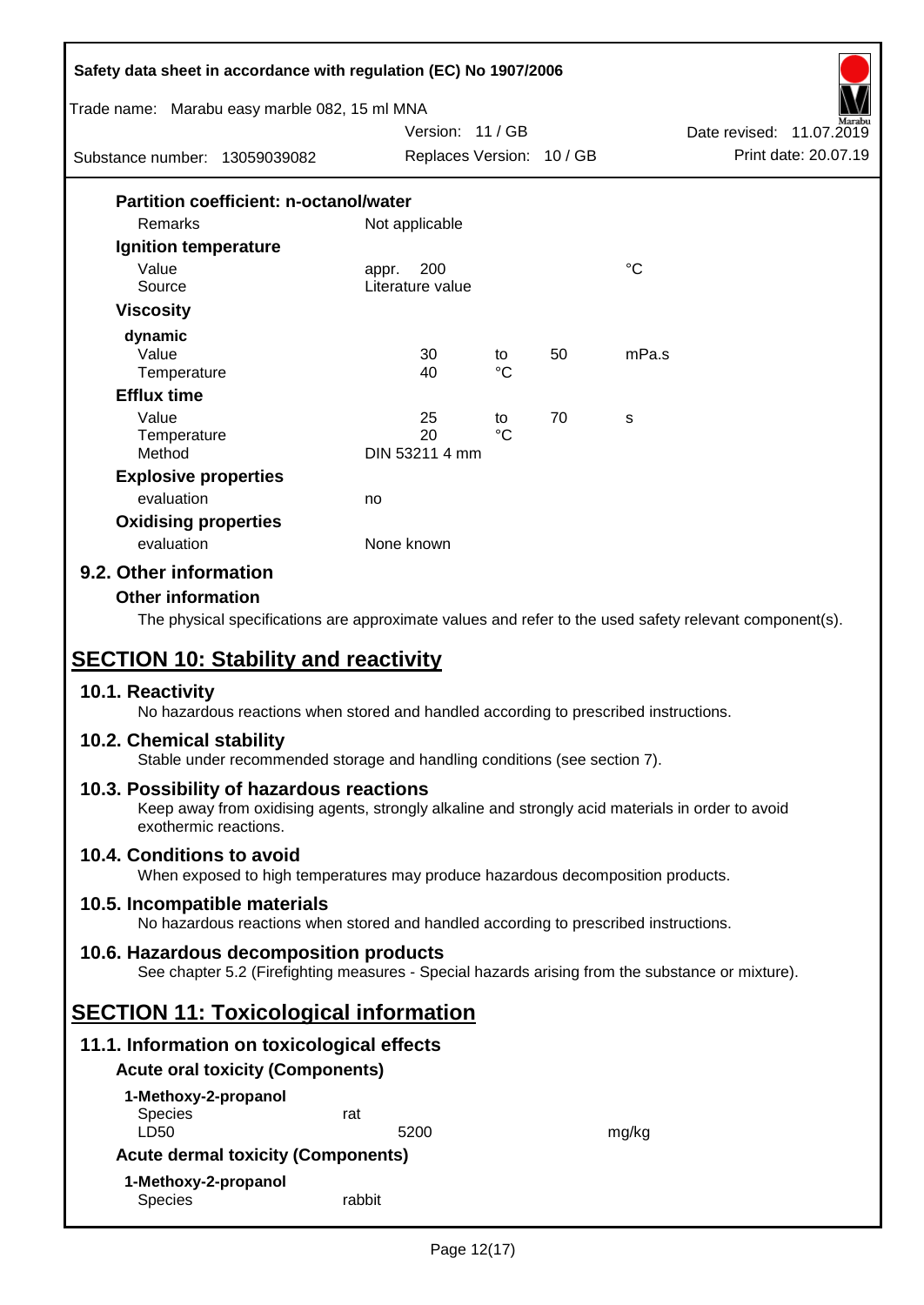| Trade name: Marabu easy marble 082, 15 ml MNA |  |                                                                   |       |                                                                                                                                                                                                                                                                                                                                                                                                                                                                                                                                                                                                                                                                                                                                                                                                                                                           |
|-----------------------------------------------|--|-------------------------------------------------------------------|-------|-----------------------------------------------------------------------------------------------------------------------------------------------------------------------------------------------------------------------------------------------------------------------------------------------------------------------------------------------------------------------------------------------------------------------------------------------------------------------------------------------------------------------------------------------------------------------------------------------------------------------------------------------------------------------------------------------------------------------------------------------------------------------------------------------------------------------------------------------------------|
|                                               |  | Version: 11/GB                                                    |       | Date revised: 11.07.2019                                                                                                                                                                                                                                                                                                                                                                                                                                                                                                                                                                                                                                                                                                                                                                                                                                  |
| Substance number: 13059039082                 |  | Replaces Version: 10 / GB                                         |       | Print date: 20.07.19                                                                                                                                                                                                                                                                                                                                                                                                                                                                                                                                                                                                                                                                                                                                                                                                                                      |
| LD50                                          |  | 14000                                                             | mg/kg |                                                                                                                                                                                                                                                                                                                                                                                                                                                                                                                                                                                                                                                                                                                                                                                                                                                           |
| <b>Acute inhalational toxicity</b>            |  |                                                                   |       |                                                                                                                                                                                                                                                                                                                                                                                                                                                                                                                                                                                                                                                                                                                                                                                                                                                           |
| Remarks                                       |  |                                                                   |       | Based on available data, the classification criteria are not met.                                                                                                                                                                                                                                                                                                                                                                                                                                                                                                                                                                                                                                                                                                                                                                                         |
| <b>Skin corrosion/irritation</b>              |  |                                                                   |       |                                                                                                                                                                                                                                                                                                                                                                                                                                                                                                                                                                                                                                                                                                                                                                                                                                                           |
| Remarks                                       |  |                                                                   |       | Based on available data, the classification criteria are not met.                                                                                                                                                                                                                                                                                                                                                                                                                                                                                                                                                                                                                                                                                                                                                                                         |
| Serious eye damage/irritation                 |  |                                                                   |       |                                                                                                                                                                                                                                                                                                                                                                                                                                                                                                                                                                                                                                                                                                                                                                                                                                                           |
| Remarks                                       |  |                                                                   |       | Based on available data, the classification criteria are not met.                                                                                                                                                                                                                                                                                                                                                                                                                                                                                                                                                                                                                                                                                                                                                                                         |
| <b>Sensitization</b>                          |  |                                                                   |       |                                                                                                                                                                                                                                                                                                                                                                                                                                                                                                                                                                                                                                                                                                                                                                                                                                                           |
| Remarks                                       |  |                                                                   |       | Based on available data, the classification criteria are not met.                                                                                                                                                                                                                                                                                                                                                                                                                                                                                                                                                                                                                                                                                                                                                                                         |
| <b>Mutagenicity</b>                           |  |                                                                   |       |                                                                                                                                                                                                                                                                                                                                                                                                                                                                                                                                                                                                                                                                                                                                                                                                                                                           |
| Remarks                                       |  |                                                                   |       | Based on available data, the classification criteria are not met.                                                                                                                                                                                                                                                                                                                                                                                                                                                                                                                                                                                                                                                                                                                                                                                         |
| <b>Reproductive toxicity</b>                  |  |                                                                   |       |                                                                                                                                                                                                                                                                                                                                                                                                                                                                                                                                                                                                                                                                                                                                                                                                                                                           |
| Remarks                                       |  |                                                                   |       | Based on available data, the classification criteria are not met.                                                                                                                                                                                                                                                                                                                                                                                                                                                                                                                                                                                                                                                                                                                                                                                         |
| Carcinogenicity                               |  |                                                                   |       |                                                                                                                                                                                                                                                                                                                                                                                                                                                                                                                                                                                                                                                                                                                                                                                                                                                           |
| Remarks                                       |  |                                                                   |       | Based on available data, the classification criteria are not met.                                                                                                                                                                                                                                                                                                                                                                                                                                                                                                                                                                                                                                                                                                                                                                                         |
| <b>Specific Target Organ Toxicity (STOT)</b>  |  |                                                                   |       |                                                                                                                                                                                                                                                                                                                                                                                                                                                                                                                                                                                                                                                                                                                                                                                                                                                           |
| Single exposure                               |  |                                                                   |       |                                                                                                                                                                                                                                                                                                                                                                                                                                                                                                                                                                                                                                                                                                                                                                                                                                                           |
| Remarks                                       |  | The classification criteria are met.                              |       |                                                                                                                                                                                                                                                                                                                                                                                                                                                                                                                                                                                                                                                                                                                                                                                                                                                           |
| evaluation                                    |  | May cause drowsiness or dizziness.                                |       |                                                                                                                                                                                                                                                                                                                                                                                                                                                                                                                                                                                                                                                                                                                                                                                                                                                           |
| <b>Repeated exposure</b><br>Remarks           |  |                                                                   |       | Based on available data, the classification criteria are not met.                                                                                                                                                                                                                                                                                                                                                                                                                                                                                                                                                                                                                                                                                                                                                                                         |
| <b>Aspiration hazard</b>                      |  |                                                                   |       |                                                                                                                                                                                                                                                                                                                                                                                                                                                                                                                                                                                                                                                                                                                                                                                                                                                           |
|                                               |  | Based on available data, the classification criteria are not met. |       |                                                                                                                                                                                                                                                                                                                                                                                                                                                                                                                                                                                                                                                                                                                                                                                                                                                           |
| <b>Experience in practice</b>                 |  |                                                                   |       |                                                                                                                                                                                                                                                                                                                                                                                                                                                                                                                                                                                                                                                                                                                                                                                                                                                           |
|                                               |  |                                                                   |       | Exposure to component solvents vapours concentration in excess of the stated occupational exposure<br>limit may result in adverse health effects such as mucous membrane and respiratory system irritation<br>and adverse effects on kidney, liver and central nervous system. Symptoms and signs include headache,<br>dizziness, fatigue, muscular weakness, drowsiness and in extreme cases, loss of consciousness.<br>Solvents may cause some of the above effects by absorption through the skin. Repeated or prolonged<br>contact with the mixture may cause removal of natural fat from the skin resulting in non-allergic contact<br>dermatitis and absorption through the skin. The liquid splashed in the eyes may cause irritation and<br>reversible damage. Ingestion may cause nausea, diarrhoea and vomiting. This takes into account, where |

#### **Other information**

There are no data available on the mixture itself. The mixture has been assessed following the additivity method of the GHS/CLP Regulation (EC) No 1272/2008.

long-term exposure by oral, inhalation and dermal routes of exposure and eye contact.

known, delayed and immediate effects and also chronic effects of components from short-term and

# **SECTION 12: Ecological information**

## **12.1. Toxicity**

## **General information**

There are no data available on the mixture itself.Do not allow to enter drains or water courses.The mixture has been assessed following the summation method of the CLP Regulation (EC) No 1272/2008 and is not classified as dangerous for the environment.

## **Fish toxicity (Components)**

**1-Methoxy-2-propanol**

Species golden orfe (Leuciscus idus)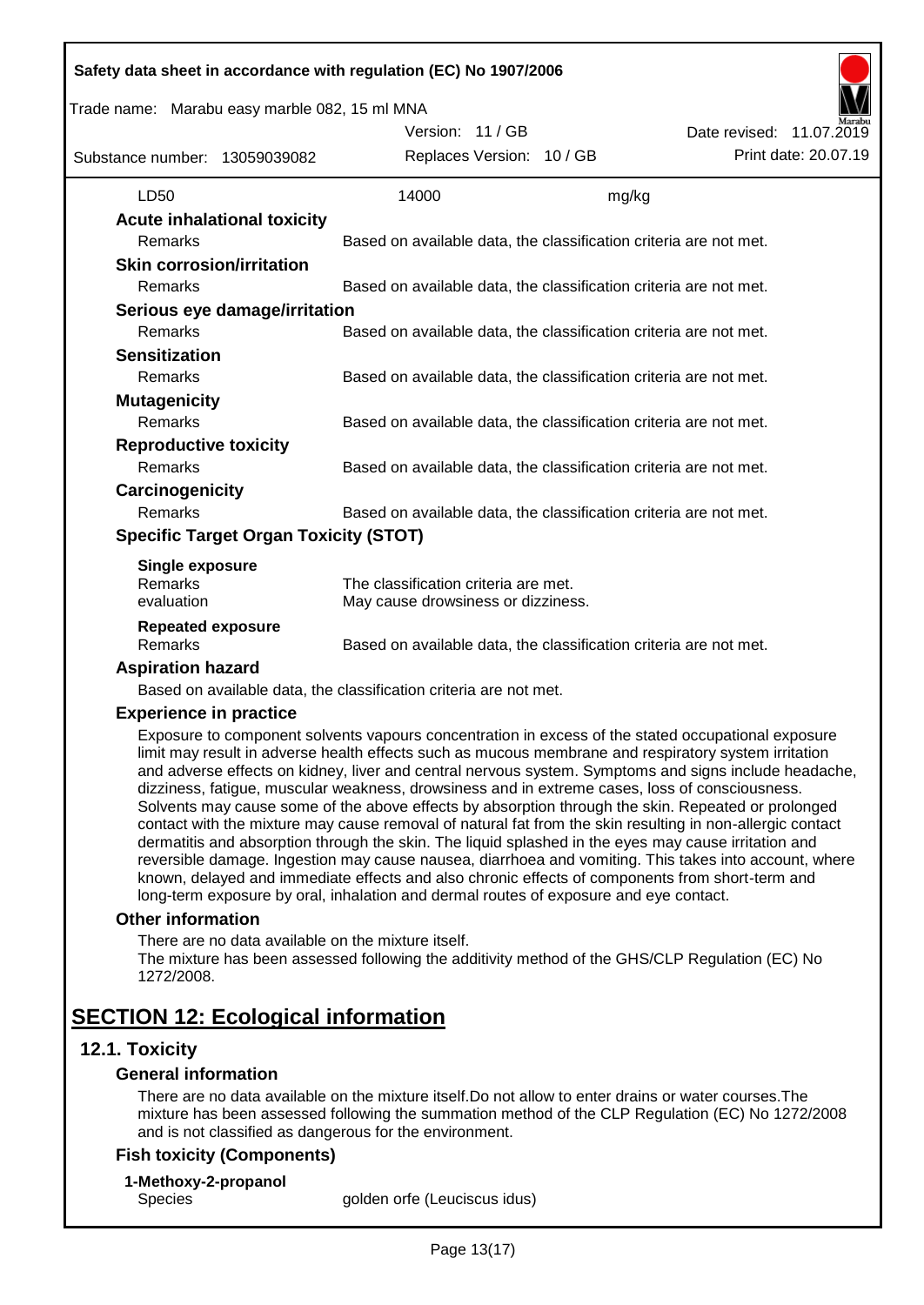| Safety data sheet in accordance with regulation (EC) No 1907/2006                         |                   |                          |                           |                                                                                                     |  |
|-------------------------------------------------------------------------------------------|-------------------|--------------------------|---------------------------|-----------------------------------------------------------------------------------------------------|--|
| Trade name: Marabu easy marble 082, 15 ml MNA                                             |                   | Version: 11 / GB         |                           | Date revised: 11.07.2019                                                                            |  |
| Substance number: 13059039082                                                             |                   |                          | Replaces Version: 10 / GB | Print date: 20.07.19                                                                                |  |
| LC <sub>0</sub>                                                                           | $\geq$            | 4600                     |                           | mg/l                                                                                                |  |
| Duration of exposure                                                                      |                   | 96                       | h                         |                                                                                                     |  |
| <b>Daphnia toxicity (Components)</b>                                                      |                   |                          |                           |                                                                                                     |  |
| 1-Methoxy-2-propanol                                                                      |                   |                          |                           |                                                                                                     |  |
| Species<br><b>EC50</b>                                                                    |                   | Daphnia magna            |                           |                                                                                                     |  |
| Duration of exposure                                                                      |                   | 23300<br>48              | h                         | mg/l                                                                                                |  |
| <b>Algae toxicity (Components)</b>                                                        |                   |                          |                           |                                                                                                     |  |
| 1-Methoxy-2-propanol                                                                      |                   |                          |                           |                                                                                                     |  |
| <b>Species</b>                                                                            |                   | Desmodesmus              |                           |                                                                                                     |  |
| <b>EC50</b>                                                                               | >                 | 1000                     |                           | mg/l                                                                                                |  |
| Duration of exposure                                                                      |                   | 168                      | h                         |                                                                                                     |  |
| <b>Bacteria toxicity (Components)</b>                                                     |                   |                          |                           |                                                                                                     |  |
| 1-Methoxy-2-propanol                                                                      |                   |                          |                           |                                                                                                     |  |
| <b>Species</b><br><b>EC50</b>                                                             | $\geq$            | activated sludge<br>1000 |                           | mg/l                                                                                                |  |
| 12.2. Persistence and degradability                                                       |                   |                          |                           |                                                                                                     |  |
| <b>General information</b>                                                                |                   |                          |                           |                                                                                                     |  |
| No data available                                                                         |                   |                          |                           |                                                                                                     |  |
| <b>Biodegradability (Components)</b>                                                      |                   |                          |                           |                                                                                                     |  |
| 1-Methoxy-2-propanol                                                                      |                   |                          |                           |                                                                                                     |  |
| Value                                                                                     |                   | 90                       |                           | $\%$                                                                                                |  |
| Duration of test                                                                          |                   | 28                       | d                         |                                                                                                     |  |
| evaluation<br>Method                                                                      | <b>OECD 301 F</b> |                          |                           | Readily biodegradable (according to OECD criteria)                                                  |  |
| 12.3. Bioaccumulative potential                                                           |                   |                          |                           |                                                                                                     |  |
| <b>General information</b>                                                                |                   |                          |                           |                                                                                                     |  |
| There are no data available on the mixture itself.                                        |                   |                          |                           |                                                                                                     |  |
| <b>Partition coefficient: n-octanol/water</b>                                             |                   |                          |                           |                                                                                                     |  |
| <b>Remarks</b>                                                                            |                   | Not applicable           |                           |                                                                                                     |  |
| 12.4. Mobility in soil                                                                    |                   |                          |                           |                                                                                                     |  |
| <b>General information</b>                                                                |                   |                          |                           |                                                                                                     |  |
| There are no data available on the mixture itself.                                        |                   |                          |                           |                                                                                                     |  |
|                                                                                           |                   |                          |                           |                                                                                                     |  |
| 12.5. Results of PBT and vPvB assessment                                                  |                   |                          |                           |                                                                                                     |  |
| <b>General information</b><br>There are no data available on the mixture itself.          |                   |                          |                           |                                                                                                     |  |
| 12.6. Other adverse effects                                                               |                   |                          |                           |                                                                                                     |  |
| <b>General information</b>                                                                |                   |                          |                           |                                                                                                     |  |
| There are no data available on the mixture itself.                                        |                   |                          |                           |                                                                                                     |  |
| <b>SECTION 13: Disposal considerations</b>                                                |                   |                          |                           |                                                                                                     |  |
| 13.1. Waste treatment methods                                                             |                   |                          |                           |                                                                                                     |  |
| Disposal recommendations for the product                                                  |                   |                          |                           |                                                                                                     |  |
| Do not allow to enter drains or water courses.                                            |                   |                          |                           |                                                                                                     |  |
| The European Waste Catalogue classification of this product, when disposed of as waste is |                   |                          |                           | Wastes and emptied containers should be classified in accordance with relevant national regulation. |  |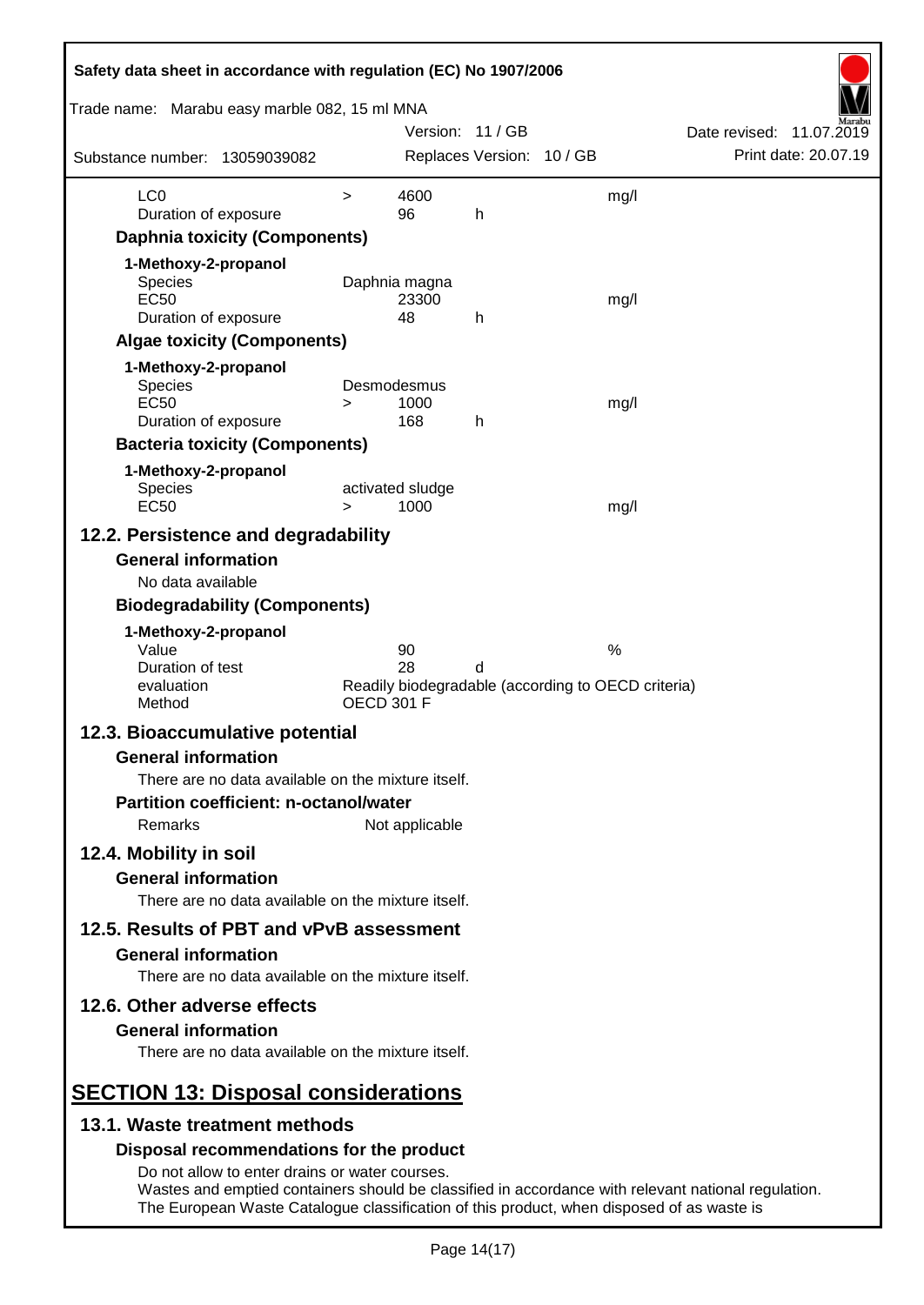| Safety data sheet in accordance with regulation (EC) No 1907/2006                                                                                                                                                                                                                                                                                                                                                                                                                                                                                                                     |                                                        |                           |  |                                                              |  |
|---------------------------------------------------------------------------------------------------------------------------------------------------------------------------------------------------------------------------------------------------------------------------------------------------------------------------------------------------------------------------------------------------------------------------------------------------------------------------------------------------------------------------------------------------------------------------------------|--------------------------------------------------------|---------------------------|--|--------------------------------------------------------------|--|
| Trade name: Marabu easy marble 082, 15 ml MNA                                                                                                                                                                                                                                                                                                                                                                                                                                                                                                                                         |                                                        | Version: 11 / GB          |  | Date revised: 11.07.2019                                     |  |
| Substance number: 13059039082                                                                                                                                                                                                                                                                                                                                                                                                                                                                                                                                                         |                                                        | Replaces Version: 10 / GB |  | Print date: 20.07.19                                         |  |
| EWC waste code<br>If this product is mixed with other wastes, the original waste product code may no longer apply and the<br>appropriate code should be assigned.<br>For further information contact your local waste authority.<br><b>Disposal recommendations for packaging</b><br>Using information provided in this safety data sheet, advice should be obtained from the relevant waste<br>authority on the classification of empty containers.<br>Empty containers must be scrapped or reconditioned.<br>Not emptied containers are hazardous waste (waste code number 150110). | 08 01 11*                                              | dangerous substances      |  | waste paint and varnish containing organic solvents or other |  |
| <b>SECTION 14: Transport information</b>                                                                                                                                                                                                                                                                                                                                                                                                                                                                                                                                              |                                                        |                           |  |                                                              |  |
| <b>Land transport ADR/RID</b><br>14.1. UN number<br><b>UN 1263</b><br>14.2. UN proper shipping name<br><b>PAINT</b><br>14.3. Transport hazard class(es)<br>Class<br>Label<br>14.4. Packing group<br>Packing group<br>Special provision<br><b>Limited Quantity</b><br>Transport category<br>14.5. Environmental hazards<br>Tunnel restriction code<br><b>Marine transport IMDG/GGVSee</b><br>14.1. UN number<br><b>UN 1263</b><br>14.2. UN proper shipping name<br><b>PAINT</b><br>14.3. Transport hazard class(es)<br>Class<br>14.4. Packing group                                    | 3<br>3<br>Ш<br>640E<br>5 <sub>1</sub><br>3<br>D/E<br>3 |                           |  |                                                              |  |
| Packing group<br>14.5. Environmental hazards<br>no                                                                                                                                                                                                                                                                                                                                                                                                                                                                                                                                    | III                                                    |                           |  |                                                              |  |
| Air transport ICAO/IATA<br>14.1. UN number<br><b>UN 1263</b><br>14.2. UN proper shipping name<br><b>PAINT</b><br>14.3. Transport hazard class(es)                                                                                                                                                                                                                                                                                                                                                                                                                                     |                                                        |                           |  |                                                              |  |
| Class<br>14.4. Packing group<br>Packing group<br>14.5. Environmental hazards                                                                                                                                                                                                                                                                                                                                                                                                                                                                                                          | 3<br>III                                               |                           |  |                                                              |  |
| Information for all modes of transport<br>14.6. Special precautions for user<br>Transport within the user's premises:                                                                                                                                                                                                                                                                                                                                                                                                                                                                 |                                                        |                           |  |                                                              |  |

Always transport in closed containers that are upright and secure.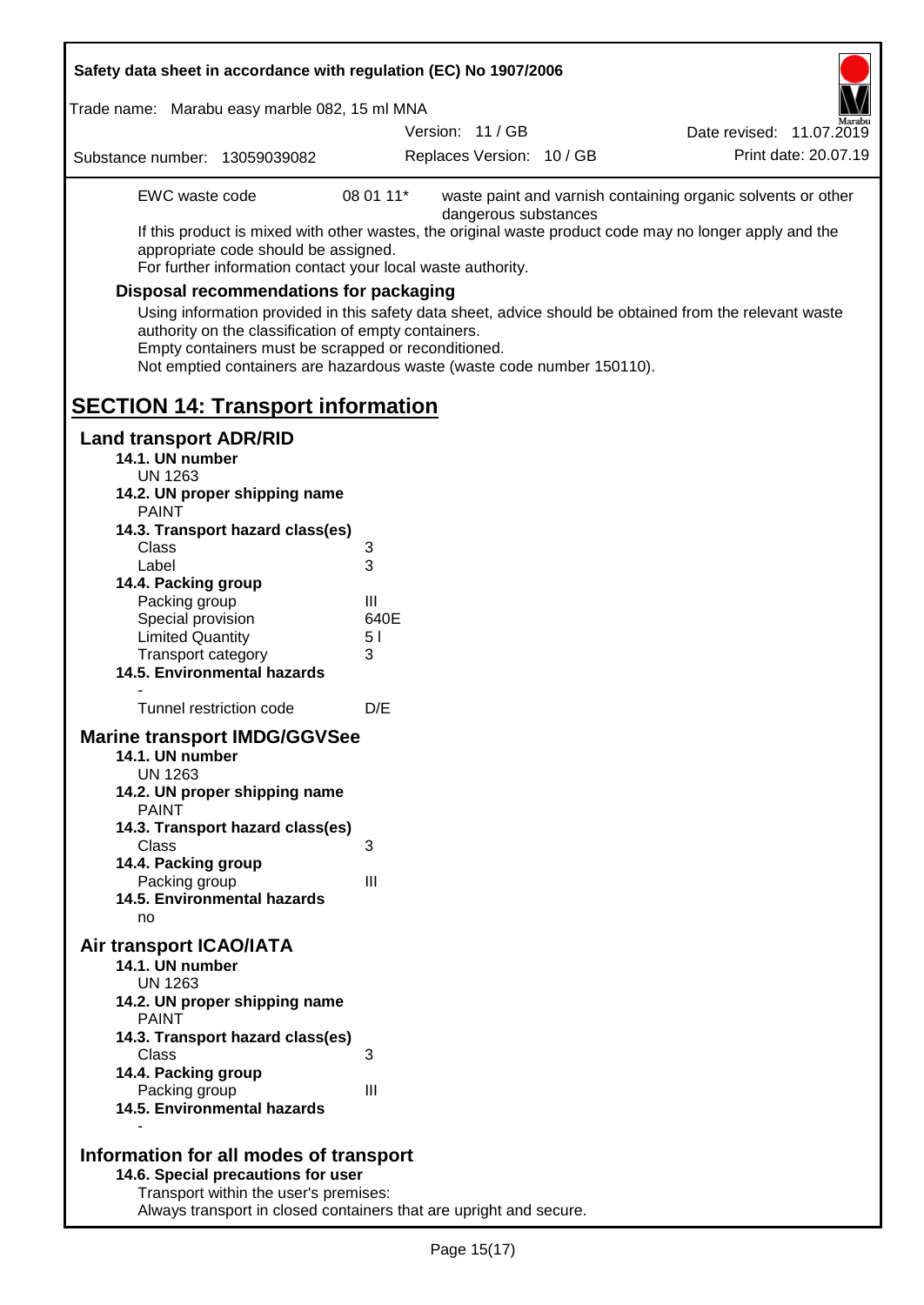| Safety data sheet in accordance with regulation (EC) No 1907/2006                                       |                                              |                                                                                                                                                                                                                                                                                                                                                                                                                  |                           |           |                  |                          |
|---------------------------------------------------------------------------------------------------------|----------------------------------------------|------------------------------------------------------------------------------------------------------------------------------------------------------------------------------------------------------------------------------------------------------------------------------------------------------------------------------------------------------------------------------------------------------------------|---------------------------|-----------|------------------|--------------------------|
| Trade name: Marabu easy marble 082, 15 ml MNA                                                           |                                              |                                                                                                                                                                                                                                                                                                                                                                                                                  |                           |           |                  |                          |
|                                                                                                         |                                              |                                                                                                                                                                                                                                                                                                                                                                                                                  | Version: 11 / GB          |           |                  | Date revised: 11.07.2019 |
| Substance number: 13059039082                                                                           |                                              |                                                                                                                                                                                                                                                                                                                                                                                                                  | Replaces Version: 10 / GB |           |                  | Print date: 20.07.19     |
|                                                                                                         |                                              | Ensure that persons transporting the product know what to do in the event of an accident or spillage.                                                                                                                                                                                                                                                                                                            |                           |           |                  |                          |
| <b>Other information</b><br>no                                                                          |                                              | 14.7. Transport in bulk according to Annex II of Marpol and the IBC Code                                                                                                                                                                                                                                                                                                                                         |                           |           |                  |                          |
| <b>SECTION 15: Regulatory information ***</b>                                                           |                                              |                                                                                                                                                                                                                                                                                                                                                                                                                  |                           |           |                  |                          |
| 15.1. Safety, health and environmental regulations/legislation specific for the substance<br>or mixture |                                              |                                                                                                                                                                                                                                                                                                                                                                                                                  |                           |           |                  |                          |
|                                                                                                         | Major-accident categories acc. 96/82/EC      |                                                                                                                                                                                                                                                                                                                                                                                                                  |                           |           |                  |                          |
| Category<br><b>VOC ***</b>                                                                              | 6                                            | Flammable                                                                                                                                                                                                                                                                                                                                                                                                        |                           | 5.000.000 | 50.000.000<br>kg | kg                       |
| VOC (EU)<br>VOC (EU)                                                                                    |                                              | 66,19                                                                                                                                                                                                                                                                                                                                                                                                            | %<br>701,6                | g/l       |                  |                          |
| Other information ***                                                                                   |                                              |                                                                                                                                                                                                                                                                                                                                                                                                                  |                           |           |                  |                          |
|                                                                                                         |                                              | The product does not contain substances of very high concern (SVHC).                                                                                                                                                                                                                                                                                                                                             |                           |           |                  |                          |
| <b>Other information</b>                                                                                |                                              |                                                                                                                                                                                                                                                                                                                                                                                                                  |                           |           |                  |                          |
|                                                                                                         |                                              | All components are contained in the ENCS inventory.<br>All components are contained in the AICS inventory.<br>All components are contained in the DSL inventory.<br>All components are contained in the TSCA inventory or exempted.                                                                                                                                                                              |                           |           |                  |                          |
| 15.2. Chemical safety assessment                                                                        |                                              | For this preparation a chemical safety assessment has not been carried out.                                                                                                                                                                                                                                                                                                                                      |                           |           |                  |                          |
| <b>SECTION 16: Other information</b>                                                                    |                                              |                                                                                                                                                                                                                                                                                                                                                                                                                  |                           |           |                  |                          |
|                                                                                                         | <b>Hazard statements listed in Chapter 3</b> |                                                                                                                                                                                                                                                                                                                                                                                                                  |                           |           |                  |                          |
| <b>EUH066</b>                                                                                           |                                              | Repeated exposure may cause skin dryness or cracking.                                                                                                                                                                                                                                                                                                                                                            |                           |           |                  |                          |
| H226<br>H302                                                                                            |                                              | Flammable liquid and vapour.                                                                                                                                                                                                                                                                                                                                                                                     |                           |           |                  |                          |
| H304                                                                                                    |                                              | Harmful if swallowed.<br>May be fatal if swallowed and enters airways.                                                                                                                                                                                                                                                                                                                                           |                           |           |                  |                          |
| H312                                                                                                    |                                              | Harmful in contact with skin.                                                                                                                                                                                                                                                                                                                                                                                    |                           |           |                  |                          |
| H332                                                                                                    |                                              | Harmful if inhaled.                                                                                                                                                                                                                                                                                                                                                                                              |                           |           |                  |                          |
| H336                                                                                                    |                                              | May cause drowsiness or dizziness.                                                                                                                                                                                                                                                                                                                                                                               |                           |           |                  |                          |
|                                                                                                         | <b>CLP categories listed in Chapter 3</b>    |                                                                                                                                                                                                                                                                                                                                                                                                                  |                           |           |                  |                          |
| Acute Tox. 4<br>Asp. Tox. 1                                                                             |                                              | Acute toxicity, Category 4<br>Aspiration hazard, Category 1                                                                                                                                                                                                                                                                                                                                                      |                           |           |                  |                          |
| Flam. Liq. 3                                                                                            |                                              | Flammable liquid, Category 3                                                                                                                                                                                                                                                                                                                                                                                     |                           |           |                  |                          |
| STOT SE 3                                                                                               |                                              | Specific target organ toxicity - single exposure, Category 3                                                                                                                                                                                                                                                                                                                                                     |                           |           |                  |                          |
|                                                                                                         | <b>Supplemental information</b>              |                                                                                                                                                                                                                                                                                                                                                                                                                  |                           |           |                  |                          |
| legislation.                                                                                            |                                              | Relevant changes compared with the previous version of the safety data sheet are marked with: ***<br>This information is based on our present state of knowledge. However, it should not constitute a<br>guarantee for any specific product properties and shall not establish a legally valid relationship.<br>The information in this Safety Data Sheet is based on the present state of knowledge and current |                           |           |                  |                          |
|                                                                                                         |                                              | It provides guidance on health, safety and environmental aspects of the product and should not be<br>construed as any guarantee of technical performance or suitability for particular applications.<br>The product should not be used for purposes other than those shown in Section 1 without first referring<br>to the supplier and obtaining written handling instructions.                                  |                           |           |                  |                          |
|                                                                                                         |                                              | As the specific conditions of use of the product are outside the supplier's control, the user is responsible                                                                                                                                                                                                                                                                                                     |                           |           |                  |                          |
|                                                                                                         |                                              | for ensuring that the requirements of relevant legislation are complied with.<br>The information contained in this safety data sheet does not constitute the user's own assessment of                                                                                                                                                                                                                            |                           |           |                  |                          |
|                                                                                                         |                                              | workplace risks, as required by other health and safety legislation.                                                                                                                                                                                                                                                                                                                                             |                           |           |                  |                          |